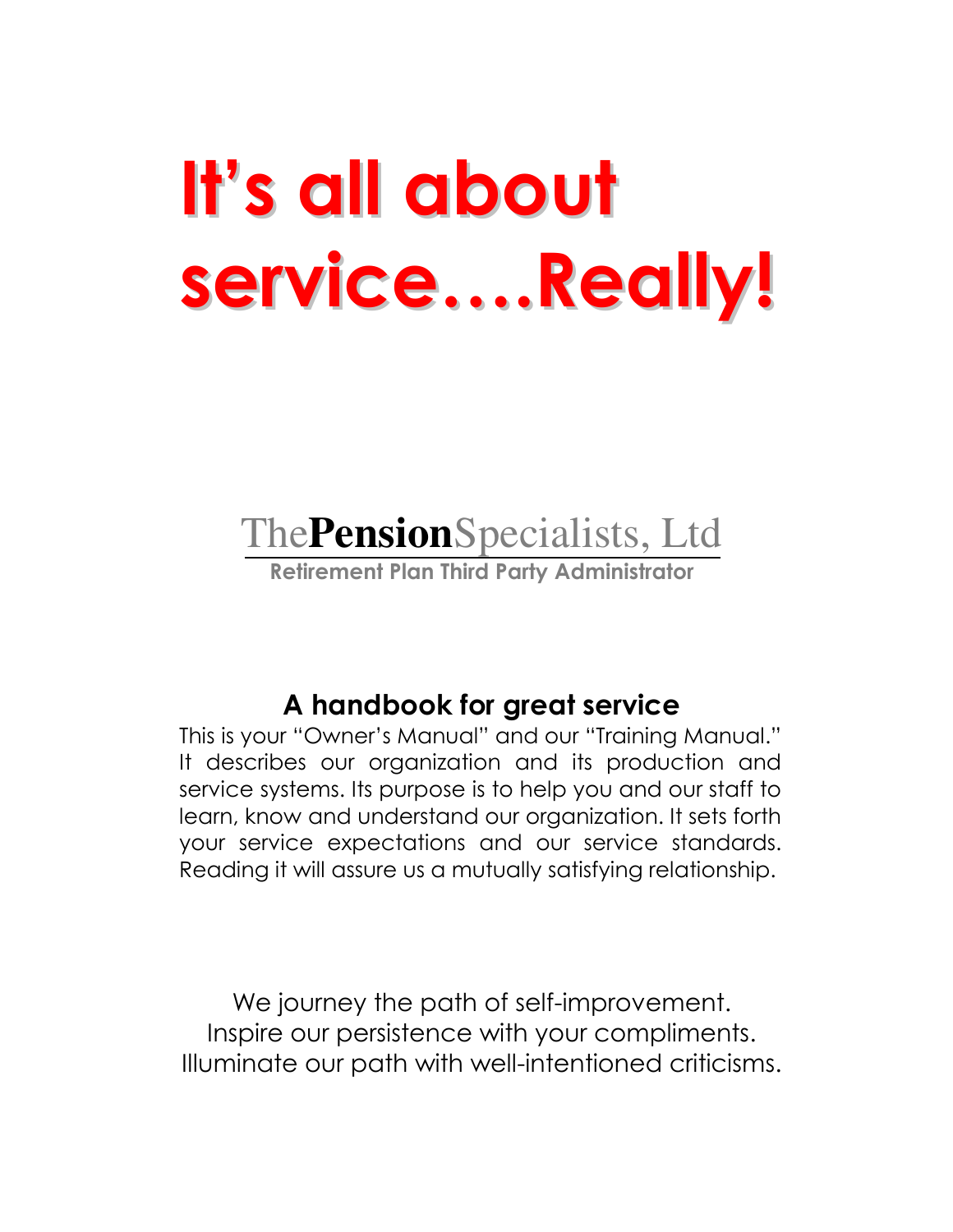#### **Table of contents**

| Part I:<br>The vision, Our mission, Our goals, Our objectives, Our strategies and<br>$\bullet$<br>$\bullet$<br>$\bullet$<br>$\bullet$                                                                                                                                                                                                                                                                                                                                                                                                                                                                                                                                                                                                                                                                            |  |
|------------------------------------------------------------------------------------------------------------------------------------------------------------------------------------------------------------------------------------------------------------------------------------------------------------------------------------------------------------------------------------------------------------------------------------------------------------------------------------------------------------------------------------------------------------------------------------------------------------------------------------------------------------------------------------------------------------------------------------------------------------------------------------------------------------------|--|
| Part II.<br>Administrative service standards and expectations for clients  13-16<br>$\bullet$<br>Establishment, implementation and maintenance of plan<br>documents, plan amendments and employee notices, etc.<br>Establishment of service and takeover plan fund transfers<br>Contribution deposit remittances<br>$\overline{\phantom{0}}$<br>Contribution deposit remittances in excess of \$25,000.00<br>Trust fund accounting<br>$\overline{\phantom{0}}$<br>Participant accounting and benefit statements<br>$\overline{\phantom{0}}$<br>Participant loan applications<br>$\overline{\phantom{0}}$<br>Participant benefit and pension distribution payments<br>$\qquad \qquad -$<br>Management reports<br>Government reporting and filings<br>$\overline{\phantom{0}}$<br>Plan termination and liquidation |  |
| Consulting services and special projects<br>$\qquad \qquad -$<br>$\bullet$<br>Ongoing communication standards and expectations<br>Telephone call-in standards and expectations when calling our office<br>$\bullet$<br>$\bullet$<br>$\bullet$<br>Expectations regarding interaction with attorneys and plan<br>$\bullet$<br>legal counsel<br>Expectations regarding interaction with independent and<br>$\bullet$                                                                                                                                                                                                                                                                                                                                                                                                |  |
| Service standards and expectations described in other publications22                                                                                                                                                                                                                                                                                                                                                                                                                                                                                                                                                                                                                                                                                                                                             |  |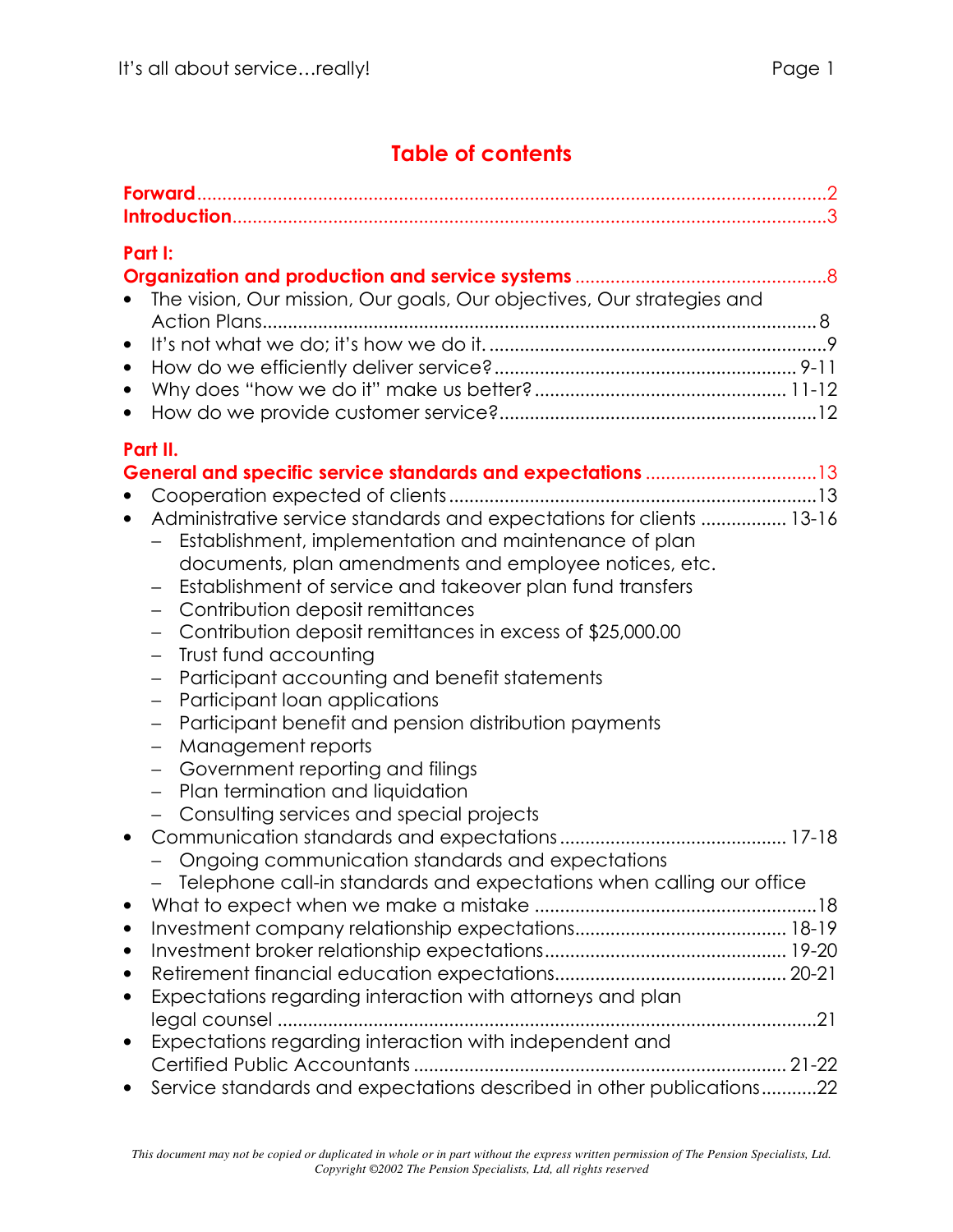## **Forward**

These days it is difficult to feel satisfied about the services we receive. In both my personal and business lives I find myself feeling confused, frustrated, angry and fantasizing violence from the lack of care resulting in the delivery of poor service.

The only benefit derived is the stimulating mental entertainment provided when I link those feelings to my fantasies of being the next Steven Spielberg. In my desire for satisfaction I produce and direct film shorts mirroring Dirty Harry, Taxi Driver, The Terminator or other films portraying an innocent victim turning the table on injustice. I see myself delivering lines like "Do you feel lucky punk?" or "Are you talk'n to me? You must be talk'n to me!" or "I'll be back!" Lacking ready access to 45 Magnums, rocket launchers, hand grenades, flame-throwers and cloaking devices, my satisfaction ultimately comes from thinking "I'll be damned if I ever go back!"

The last time I hurried through a fast food drive-thru to order something more than a soft drink and was actually given what I ordered, I ended up stuck in line for ten minutes. It turned out that the four people ahead of me ordered a slab of brontosaurus ribs so big the car tipped on its side. The only redeeming fact was I had a chance to examine the car, which was one year newer than mine and had an upgraded engine.

Not having food prepared my way is not intrinsically dissatisfying to me and I am not a picky eater, which is probably why I went through a fast food drive-thru in the first place. My upbringing set my expectations for food preparation long ago, which is quite different from the expectations of my own children today. My expectation of food preparation is based on three choices: 1) Eat what Mom makes—whether you liked it or not; 2) Go hungry; and 3) Go hungry again tomorrow when the leftovers are warmed up. In spite of these choices, I was never particularly dissatisfied with the food provided, mostly because I knew the end results.

Regardless, that is not the standard of expectation the fast food industry has presented to consumers and competes with in an effort to succeed in the marketplace. They have led us to expect that we can have it our way by telling us to "Have it your way." Perhaps the slogan should be changed to "Order it your way, have it our way." I wonder if they have ever measured the frustration of parents like me who perpetuate our children's expectations by allowing them to order fast food.

We actually ask the kids what they want and order what they want. After confirming the order four times and breaking our last fifty, we take the bags and drinks into the car, hand them to the back seat and naively drive off. Two minutes later, upon entering the interstate and passing the sign which reads, "Next exit 20 miles," our stupidity and propensity to repeat mistakes is revealed.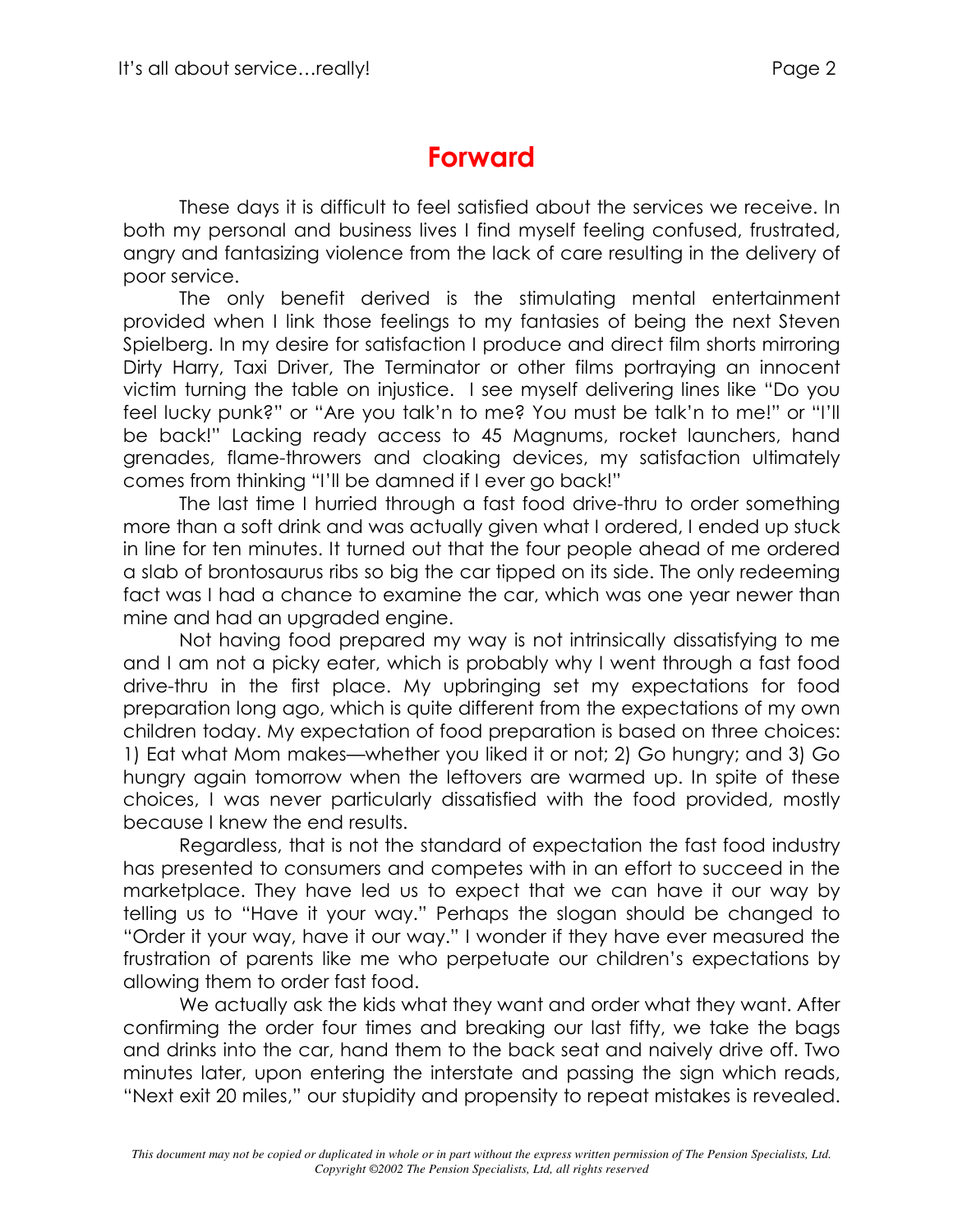However, we may redeem ourselves by demonstrating intellectual prowess by instructing a class on grammar rules related to sentence structure punctuation. We begin the class by examining interrogatory sentences ending with a question mark such as: "Where are the onion rings?" "Does this taste like root beer?" "Where's the Ketchup?" Then we move to sentences ending in a period, such as: "I didn't want cheese." "There's mustard on my hamburger." " I didn't want pickles." Finally, we describe sentences punctuated with an exclamation mark known as exclamatory sentences such as: "I don't want this-it's ruined!" "I can't eat it!" "I'm so hungry!"

For a time, I jested that the slogan should be "Have it your way, just not from the drive-thru window." Although this would set expectations for the drivethru experience, it wouldn't be sufficient to meet the satisfaction standards aspired to by the fast food industry. Long ago, I gave up on the entire drivethru concept. I religiously go inside to order and even that doesn't get my order prepared right. I have a suggestion for the fast food industry. There needs to be three stations set up at the counter. In addition to the standard **Place** order here and Pick-up order here stations, there needs to be a third station Open wrappers and check order here.

While my dissatisfaction with the fast food industry is based upon a failure to consistently deliver quality service, my greatest frustration comes from those businesses that apparently have taken a different approach and take steps to avoid providing service altogether. I guess that is one way to avoid having people get mad at you for bad service. It's like the airline industry, which actually made the right decision. For years people made jokes about and complained about the free food served on airline flights. Personally, I never thought the food was that bad. I actually thought it was pretty good for being free. I remember hearing people say, "I'll never fly on that airline again because the food was so bad." Now, the airline industry has eliminated that complaint by setting and meeting customer expectations with pretzels and peanuts. It's kind of like at home—the food was free and we could either eat it or go hungry. I wonder if the airline executive who instituted that particular change was also a mother?

It irks me when I make a telephone call to access service and I am faced with listening to five minutes of menu items. I am one of those people who immediately "zeros out" to a live operator. Not that the operator knows anything or won't put me on hold four times during three minutes of our four minute encounter, but at least I can "feel" as though someone actually cares about me. In my quest for contact with another live voice, I have learned to identify automated phone systems designed to defy this basic human need.

The communication consultants and programmers apparently justified these systems based upon the cost savings that will be derived from staff reductions. "Through a series of easily structured instructions and easy to answer questions using a minimization of technical jargon, we will logically and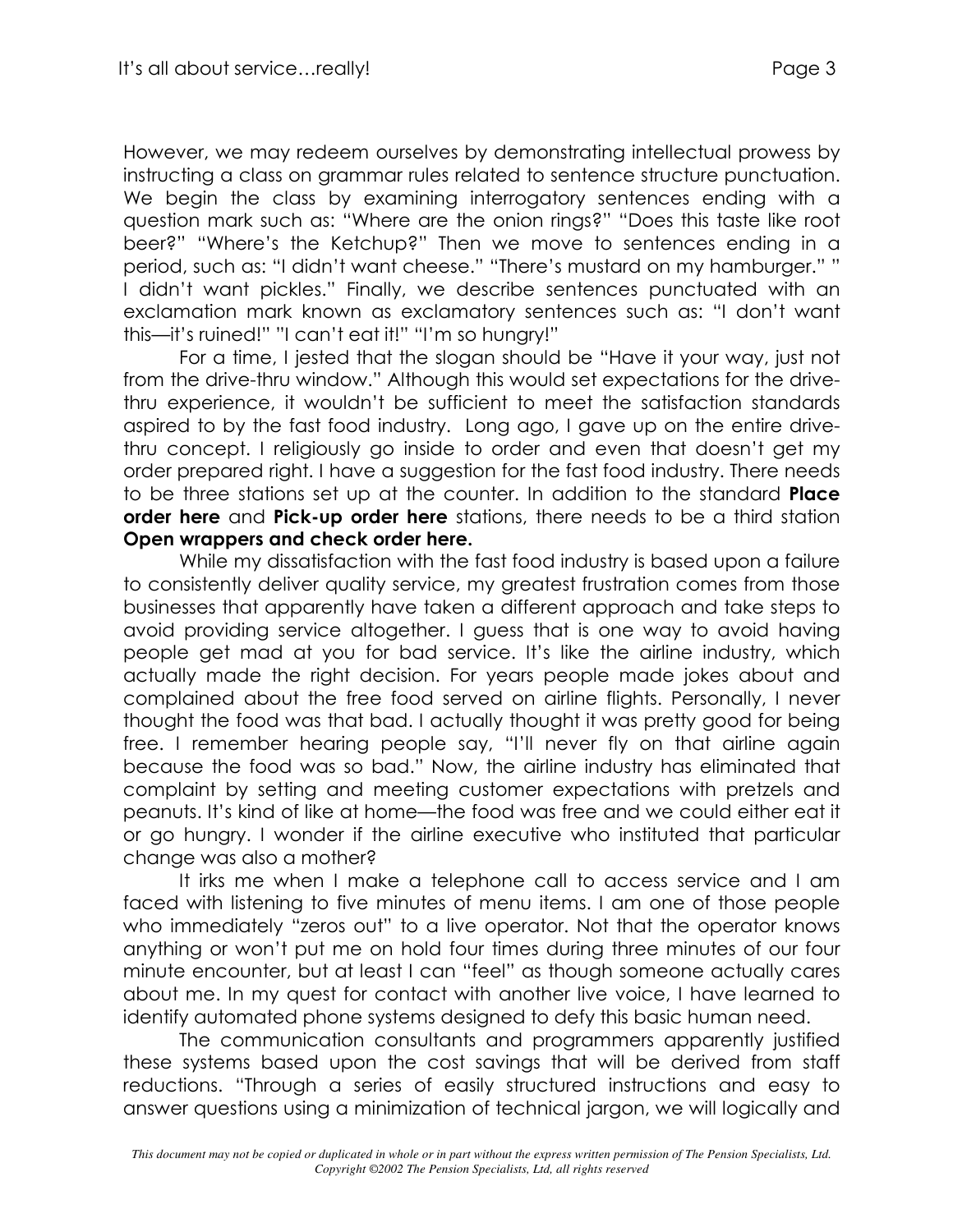systematically lead each caller down an electronic path to satisfaction, by providing them with complete and total access to informational nirvana and without the need for any human intervention." These systems do not allow a "zero out" option. The primary purpose of the design is not to serve customer needs; it is to keep customers away from live people. Because live people answering questions on the telephone cost money, the money that needs to be used to pay for the phone system.

In the end, I guess that service really is important to me—not just when I want it, but when I give it.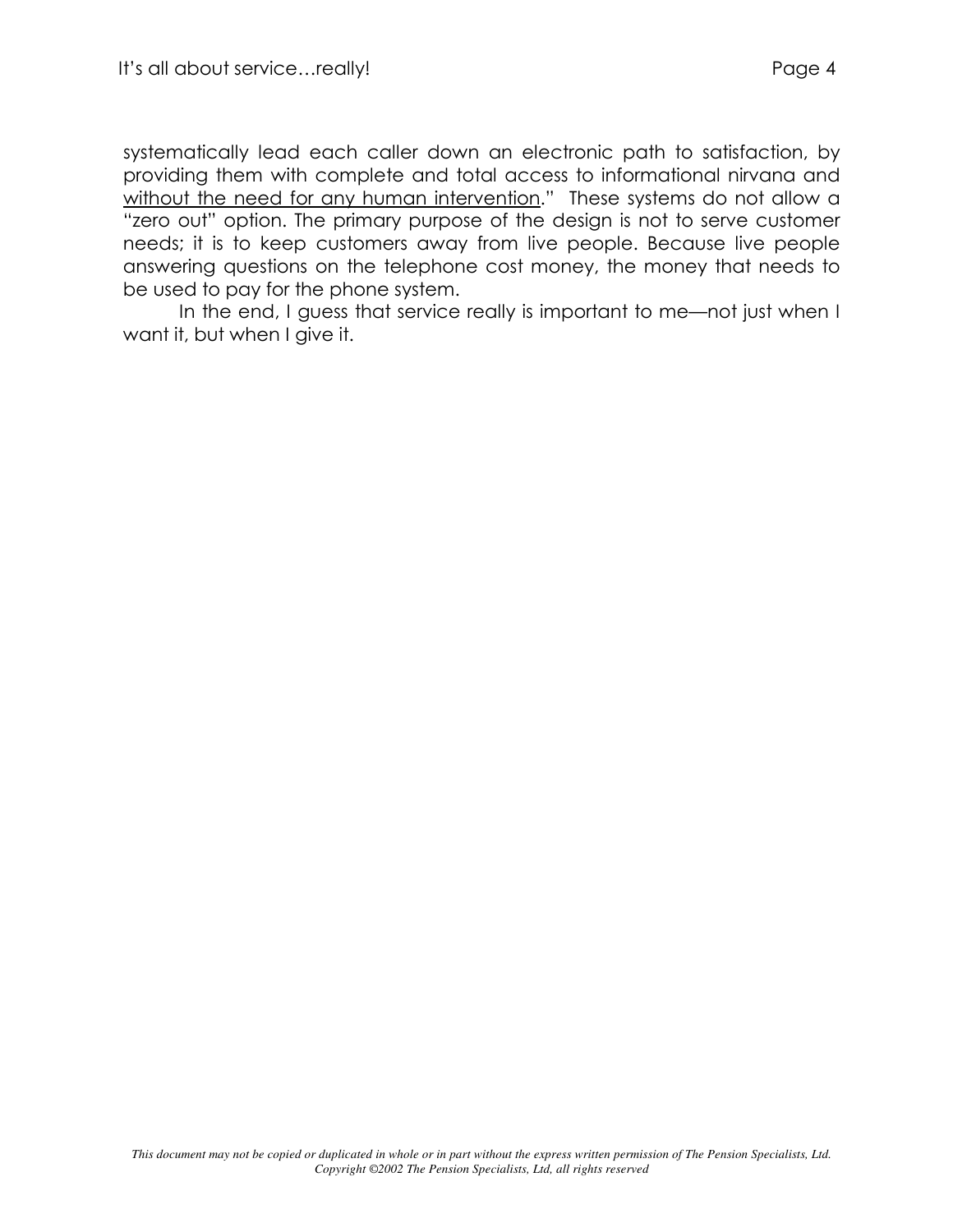## **Introduction**

#### Understand our organization and learn how to use its capabilities.

This handbook is a tool. This is your "Owner's Manual" to our organization, service philosophies and service systems. By understanding our organization and learning how to use its capabilities, you will have a satisfying service experience.

#### **Demand great service!**

Use our organization as tool. Consider our employees to be your employees. Insist that your consultant establish with you (through presentation, discussion and evaluation) mutually agreed upon service expectations. When a promise is made to you expect the promise will be kept. Always have the employee acknowledge your expectation. Have them agree with you as to what you will receive and when. If they fail to meet your expectation, constructively criticize them and if necessary inform their supervisor. Treat our employees as you would treat your own employees.

#### **Examine and question our service.**

Don't be afraid to ask questions and to examine our service. Find out what we normally do for clients and what our standards are with respect to a specific matter. Understand our philosophies, policies and procedures. Ask what to expect. If something doesn't seem right, ask what the standard is and what should be expected. Compare our standards to your expectations and to the standards within our industry.

#### Evaluate and examine the source of your expectations.

Are your expectations based on opinions of business acquaintances? Are your expectations based on a competitor? Are your expectations based on the opinions of another advisor? Are your expectations based on intuition, speculation or an assumption? Are other opinions reliable and valid? What are the motives behind these opinions? Or, Are your expectations based on our published standards?

Are your expectations based on your agreed upon expectations? Are your expectations based upon a promise made by our firm?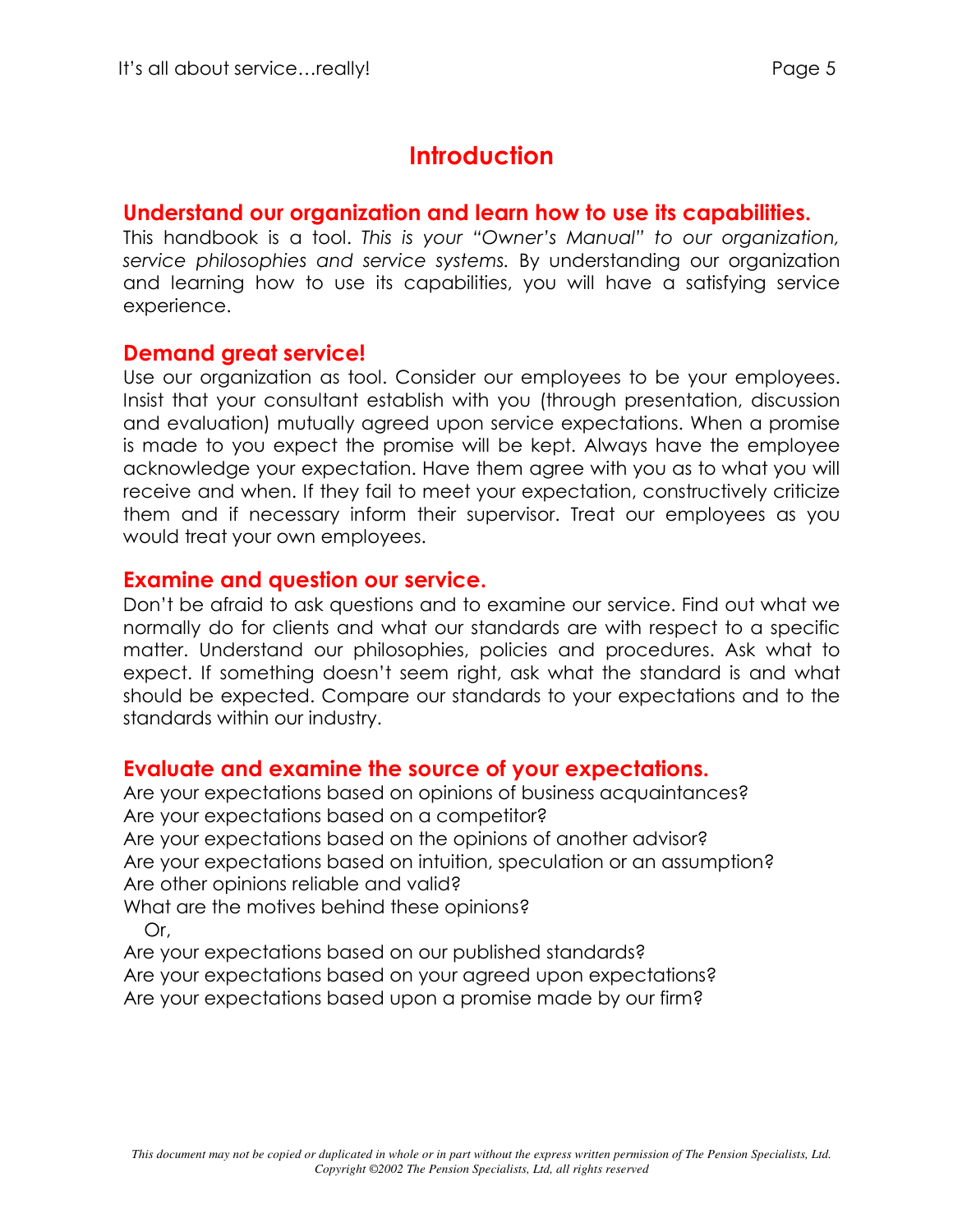Client expectations must be specific and realistic and within our capability. Client expectations must be discussed, evaluated, established and gareed to. Accepting a client without first following those rules will result in a dissatisfied client. Our first action plan is to establish and be in agreement with clients as to all expectations. Our second action plan is to meet those expectations.

#### Judge us according to established and agreed upon expectations.

Passing judgment on service is anything but objective. The judgment of service is seldom founded on a thorough and objective evaluation and deliberation of evidence. We live in a world dominated by emotions and feelings and yet we seek to be objectively evaluated.

Idealistically, we are hired to perform a service for our client based on predetermined standards and within a predetermined time. Realistically, opinions and prejudices play a major role in the perception of that service. A "great relationship" with a service representative may result in turning a blind eye to service blunders. A "poor relationship" with a customer service representative may result in the magnification of even the slightest service glitch.

Our service philosophy is founded on the belief that both great service and great relationships are achieved through agreement to and fulfillment of client expectations. Great service and a great relationship are the brick and mortar on which we provide a highly satisfying service experience.

#### We journey the path of self-improvement.

We remain humble through our efforts to seek self-improvement based on continual learning. An organization focused on such a path, will almost always convert potential obstacles into opportunities from which stronger client relationships develop. Losing a client relationship for reasons beyond one's control is always disappointing. However, losing a client relationship because we did not deliver on a client's expectations creates an overwhelming feeling of failure. We ask that you understand we are not perfect and that we continually try and improve, that we can improve, and that we will improve each day as we walk the path of self-improvement.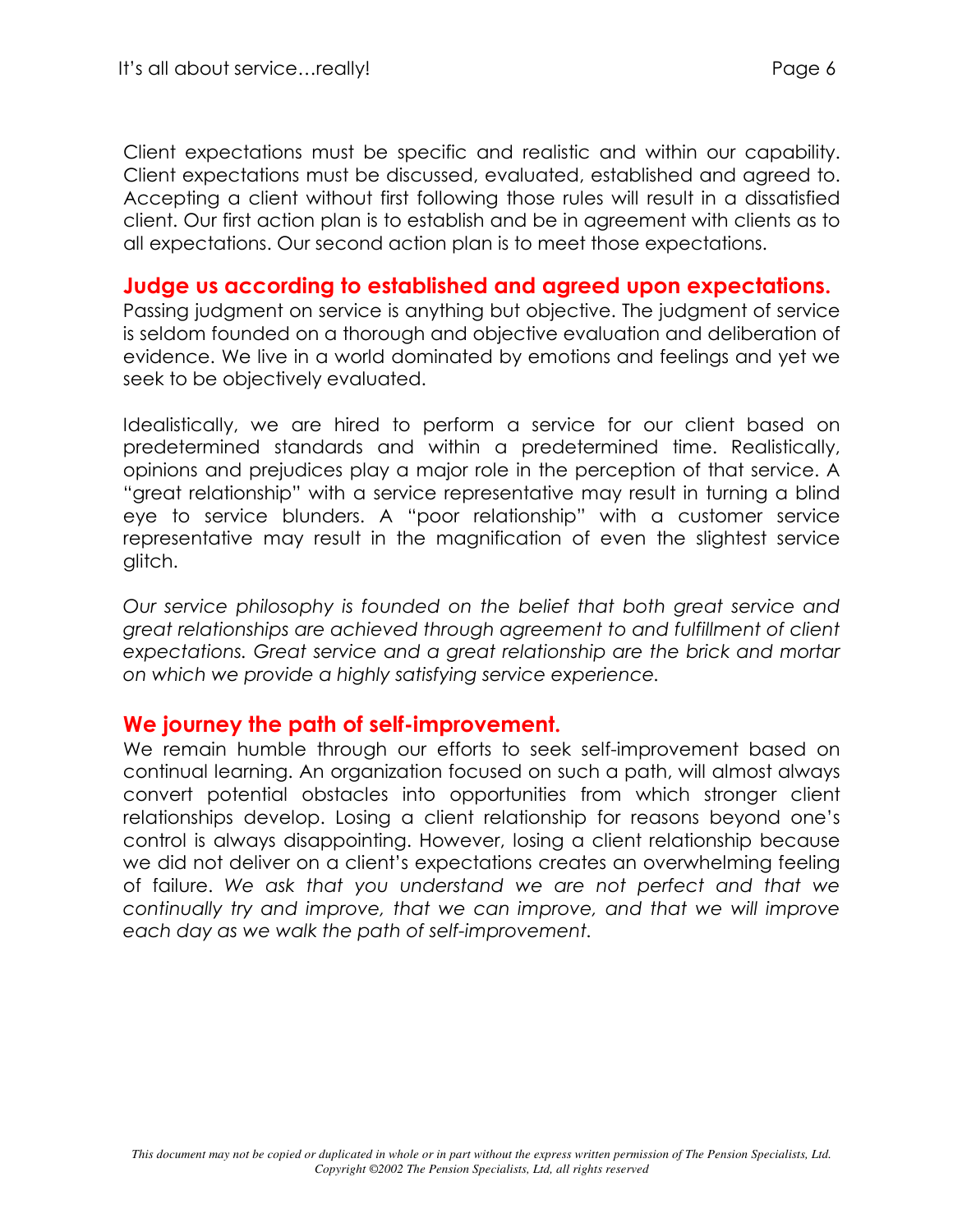#### Inspire our persistence with your compliments.

It is said that we work in a thankless business. Many clients feel that when we do our job correctly then that is how it is supposed to be. They do not believe a "thank you" is due. We live in a world of feelings and emotions. Our employees come to work every day dedicated to our mission, goals and objectives. Our employees know our service standards and our client's service expectations and work hard to meet these expectations. The slightest compliment for a job well done, no matter how small, will inspire the persistence of our employees. We ask that you to give deserved well-placed compliments to inspire their persistence.

#### Illuminate our path with well-intentioned criticism.

Failing on the delivery of a service expectation is not taken lightly. Such failure causes us to examine the source, re-examine the production and service systems, then and act upon improving them. The cycle of failure, examination and improvement is continual.

Each client is an integral part of this cycle. It is you, the client, who is usually first aware of a failure, the result of which is a feeling of dissatisfaction. We ask that your relationship with us include informing us of failures in our production and service systems. We ask that you illuminate our path with well-intentioned constructive criticisms.

#### Something good comes from everything.

If an employee appears to lack understanding or dedication then ask to speak with their supervisor. You may call Joel Radakovitz the founder and President at extension 102. If you are connected to his voice mail, then press zero for a live operator and have Joel paged. Joel will call you back and listen to your concern, help you to examine our failure and make recommendations on how to fix your problem and speak with our staff about fixing our system.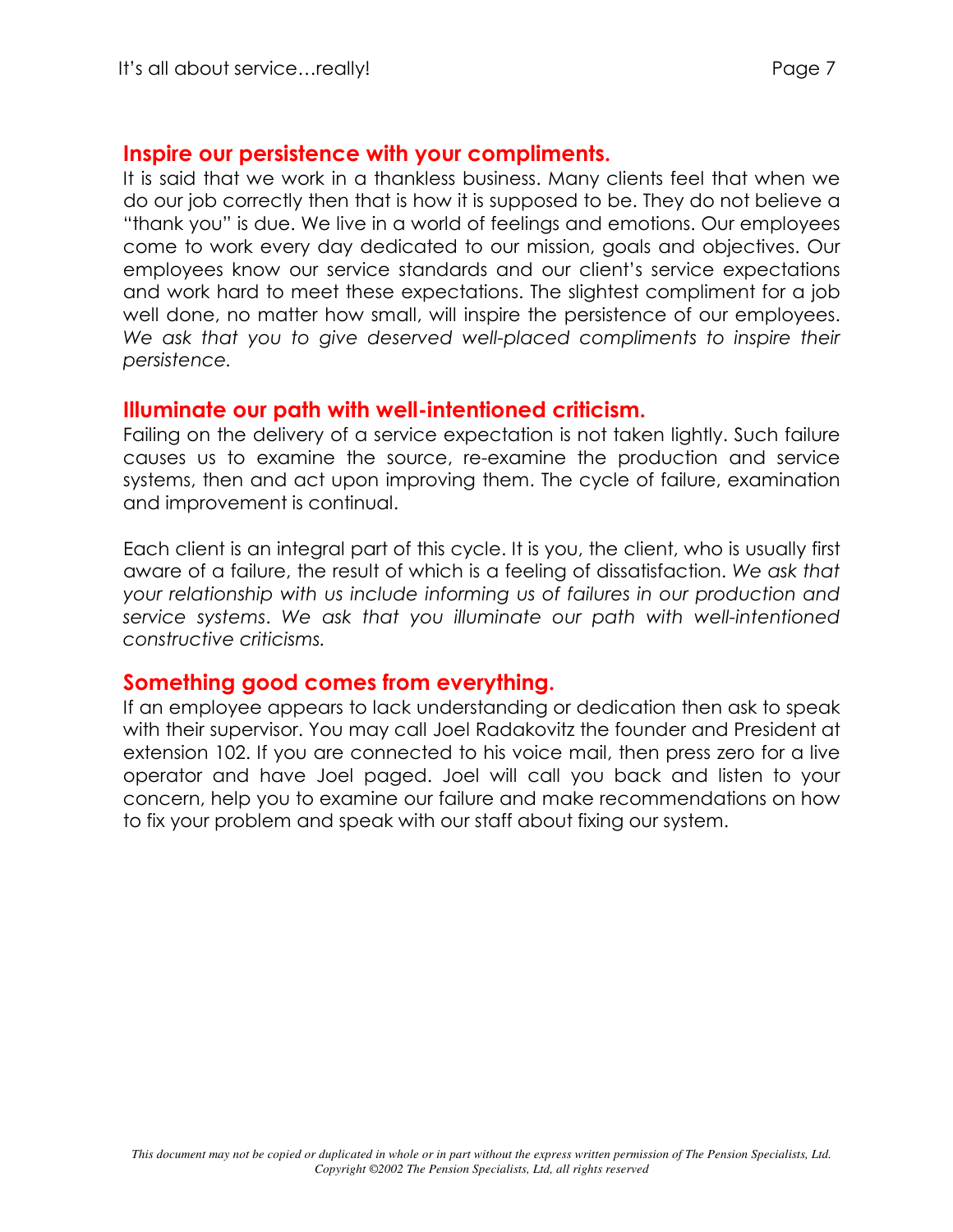## Part I. Organization and production and service systems

#### The vision

Seeing a group of people dedicated to aiding middle class working people to make choices and take actions necessary to assure a financially secure retirement.

#### **Our mission**

To create a highly effective employee benefit consulting and administration firm with a reputation distinguished for providing superior advice and superior service to its clients.

## **Our goals**

To provide clients a highly satisfying initial service experience and to provide an ever-improving service experience into the future.

And, to provide clients with advice that is appropriate, opportune and valuable in that it materially improves the client's position by propelling the client closer to achieving its' stated goals and objectives.

## **Our objectives**

To structure our service organization and its production and service systems, to assure clients easy access to and prompt delivery of service.

And, to **educate and train** both staff and clients to use the organization, and its production and service systems, to assure clients easy access to and prompt delivery of service.

## Our strategies and action plans

We devise strategies and implement action plans in pursuit of our goals and objectives: (This handbook is the result of an action that is part of our communication strategy implemented to achieve our second objective). These strategies include; focusing on client relationships; establishing and maintaining open communication with clients; consulting and pro-actively bringing opportunities to clients; maintaining effective systems of internal control to assure accuracy and timeliness of assignments; establishing and operating efficient production systems; and delegating tasks and duties to the appropriate levels within the organization.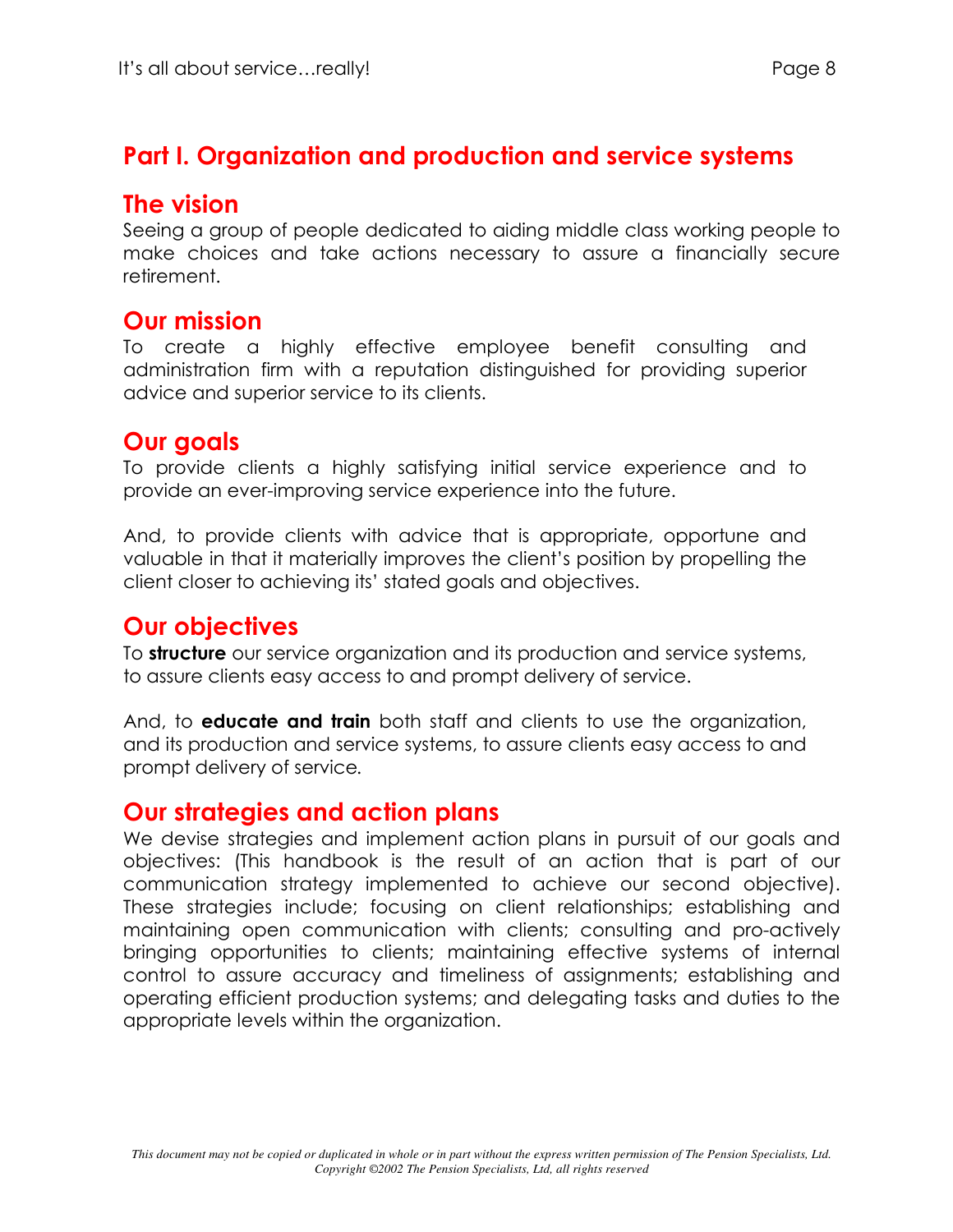## It's not what we do; it's how we do it.

We are often asked "What makes you different?" We answer, "It's not what we do; it's how we do it!"

Our competitors usually operate a "vertical" production system. In such a system, a single person, referred to as a Plan Administrator, is assigned a group of client plans to service. This plan administrator is expected to know everything about the assigned plans and is expected to do all of the related work. The plan administrator handles all written and telephone communication with the plan parties including the sponsor, trustee, investment broker, investment company and plan participants. The plan administrator is responsible for all aspects of the assigned plans from "top to bottom," thus the term "vertical" production system. Utilizing a vertical system is usually a matter of choice. Many competitors lack the volume of work needed to execute a horizontal production system.

The following are examples of material flaws within a vertical system:

- 1. The plan administrator has a wide range of duties becoming a "jack" of all trades and a master of none."
- 2. Even an individual possessing all of the talents and skills would still find it difficult to juggle all of the required jobs and duties for a large number of clients
- 3. The administrator is overloaded with communication duties and the administrator stops responding and client relations fail. There is simply not enough time in the day.
- 4. The plan administrator "...is the only one who knows anything about the plan." It becomes a major problem when the plan administrator is on vacation, out sick, away on leave or changes employers.
- 5. The time the administrator spends communicating with clients is time away from completing work. Completing work takes priority over communication and causes poor client communication.

## How do we efficiently deliver service?

Our name The Pension Specialists, Ltd relates to a unique "horizontal" production system used in our plan administration process. The term horizontal is derived from comparison to a production line. As each task in a plan's administration process is completed, the responsibility for the next required task in the process is moved to the next person.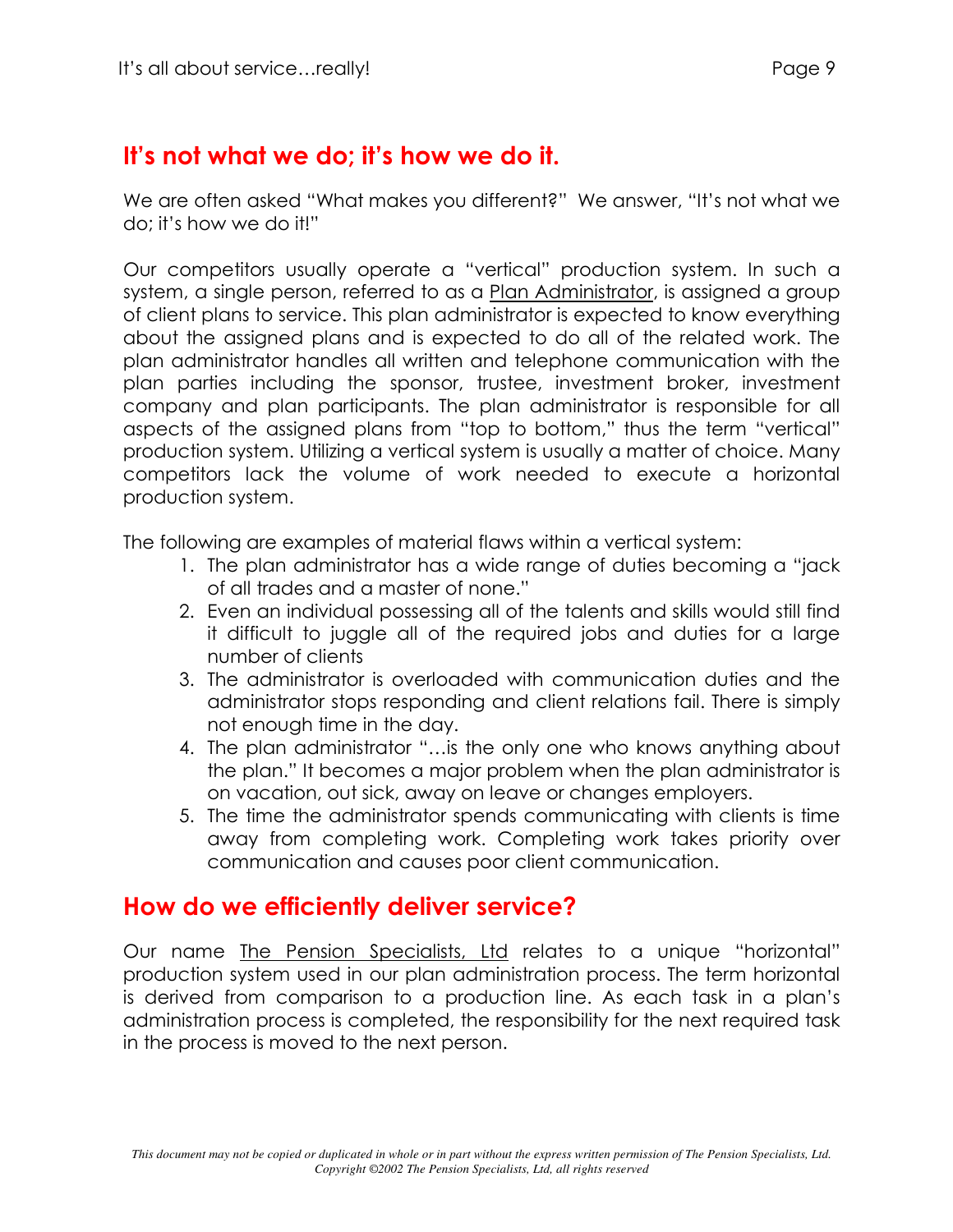Each person is a "Specialist" in the tasks performed. Each person is selected for their specialized duties based on their knowledge, talents and skills. Each "Pension Specialist" is educated in the purpose and importance of their responsibilities and is trained in the performance of their tasks. A pension specialist will perform the same, or similar task, thousands of times for hundreds of clients every year. This repetition results in each pension specialist being highly knowledgeable and skilled at his or her specialty. They become an efficient and productive resource for our clients.

The pension specialist not only learns their tasks but also learns details about each plan serviced. Each pension specialist becomes intimately familiar with specific aspects of the plan and generally familiar with the entire plan. Several different pension specialists will communicate with plan related contacts during the course of a year. Each pension specialist will develop a unique relationship with the client and each serves the client with his or her special knowledge, skill and ability. There is more than one pension specialist trained in each of the specialty disciplines—assuring there will always be a trained individual available to perform tasks which meet our client's needs.

Each client is assigned a team of pension specialists. The following is a list of those specialists and the duties they perform for client plans:

- 1. **Consulting specialists:** Consult regarding benefits, benefit rights, benefit features, administrative procedures and operation design.
- 2. **Document specialists:** Prepare plan documents and participant communication materials and IRS approval forms.
- 3. Takeover specialists: Orchestrate the set-up, takeover and transfer of records and funds from prior service providers.
- 4. **Accounting specialists:** Perform trust fund level and participant level accounting and prepare plan financial statements.
- 5. Senior Administrator/Compliance specialists: Perform limitation and discrimination testing, perform contribution allocation, forfeiture and vesting calculations, as well as prepare IRS and DOL filings.
- 6. Distribution specialists: Process participant loan applications and distributions payments.
- 7. **Broker service specialists:** Prepare investment contract applications and process ongoing investment contract additions, deletions and termination.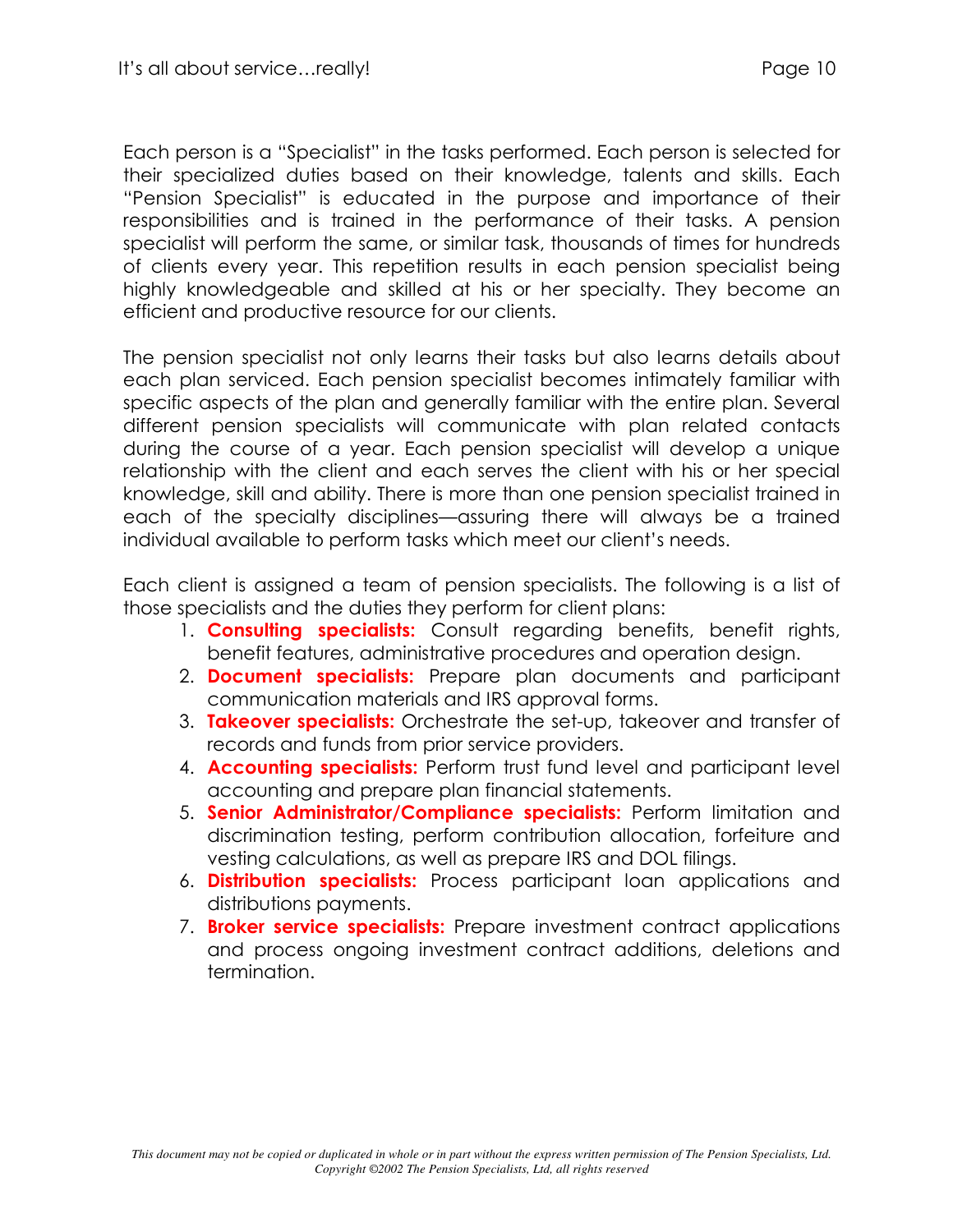- 8. Inside customer service specialists: Answer questions about policies, procedures, forms and work status and direct callers to the appropriate pension specialist for more complex matters.
- 9. Outside customer service specialists/consulting specialists: Manage client relationships and customer service appointments.
- 10. **Termination specialists:** Orchestrate the termination and liquidation of plans.

Each plan is assigned a Consulting Specialist to manage ongoing client relations. Each plan is assigned a Senior Administrator who is primarily responsible for the client plan in its entirety. The senior administrative specialist is also the Compliance Specialist for the plan. This specialist understands the "big picture" about the plan and has both specific and general knowledge of jobs being performed by other specialists at any given time. The Director of Plan Administration has ultimate authority and responsibility for the accurate and timely completion of all assignments for all plans. The Director of Plan Administration mentors and "coaches" each senior administrative specialist in the management of their client base.

## Why does "how we do it" make us better?

The advantages of a horizontal system compared to a vertical system are as follows:

- 1. It allows specialization creating a greater probability that duties and tasks will be efficiently and correctly performed.
- 2. Specialists are selected and trained based on an evaluation of their individual strengths. The responsibilities of each specialist are narrow, thereby accentuating strengths and diminishing their weaknesses.
- 3. Client communication and interaction is centralized, then thoughtfully and purposefully distributed to specialists who will best serve a client's specific needs.
- 4. Several different specialists service and view a particular plan simultaneously. Each specialist has opportunities to view the work in progress of other specialists. Mistakes, discrepancies or inconsistencies by a specialist, may be detected by another and corrected before they become a problem.
- 5. Clients often mention things to different specialists. These comments may be inconsistent. This allows the specialists to discuss the various conversations and inquire about a client's intentions.
- 6. Since many of the specialists are familiar with the client contact and the client plan, it is not a problem when any one specialist is unavailable due to vacation, illness, leave or resignation.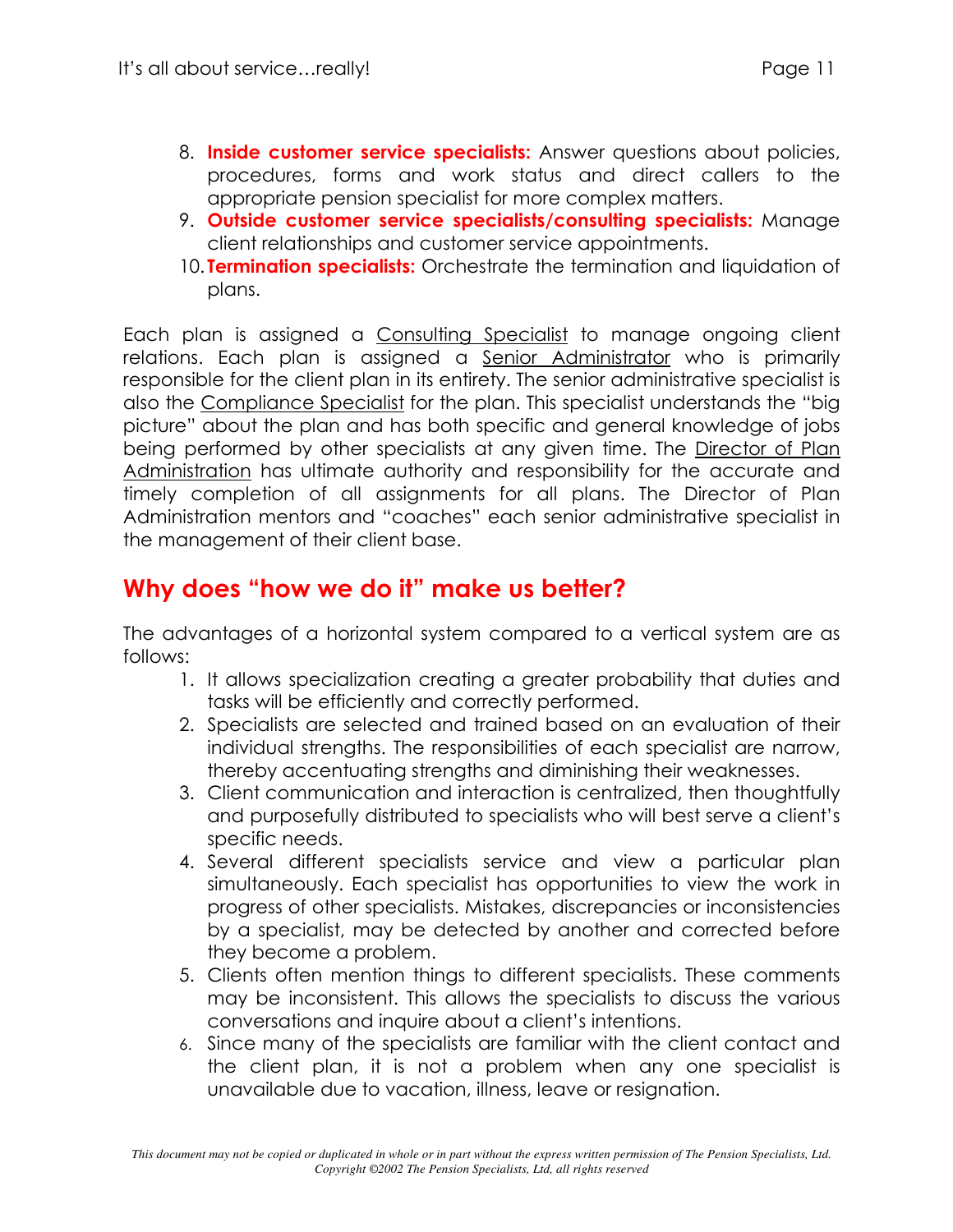7. Our system allows clients to choose how to communicate. Some clients will always call customer service first. Others will come to rely on and prefer to call a single specialist. Others will call specific specialists depending on the service needed. Please use whatever method keeps you most satisfied. All roads will provide access to the service you desire.

#### How do we provide customer service?

Inside customer service is our "front line" of service. The customer service specialist is expected to evaluate the client's need, answer questions and then initiate the service process. Inside customer service answers questions about work status, explains policies, procedures, processes, and provides administrative forms. If the matter is beyond inside customer service, then the client will be routed to the appropriate pension specialist. This system allows customer service to handle the bulk of client communication by directing clients towards pension specialists responsible for answering questions and away from specialists whose duties are task completion oriented.

Clients will normally develop a working relationship with a few specialists:

- 1. Consulting specialists who visit the client and advise the client on various matters and maintains relations
- 2. Inside customer service specialists who answer questions about work status, explain policies, procedures, processes, and provide administrative forms and who direct clients to various specialists
- 3. Senior administrative specialists/ compliance specialists who coordinate the overall administration of the client's plan
- 4. Distribution specialists who process participant loans and distribution payments

Each new client is given an initial customized list of pension specialists that will be servicing their plan. Clients are periodically mailed updated lists. Customer service at extension 103, or any person in the organization, can provide you with your pension specialist list. Keep your pension specialist list near by or call customer service. In time, you will develop relationships with your favorite pension specialists.

Our consulting department focuses on client relations. No consultant or service person is ever too busy to see that a return call is made to you. A member of the consulting staff can normally be available to meet with you within seventytwo hours. Telephone conferences can normally be set up with a member of the consulting staff within twenty-four hours.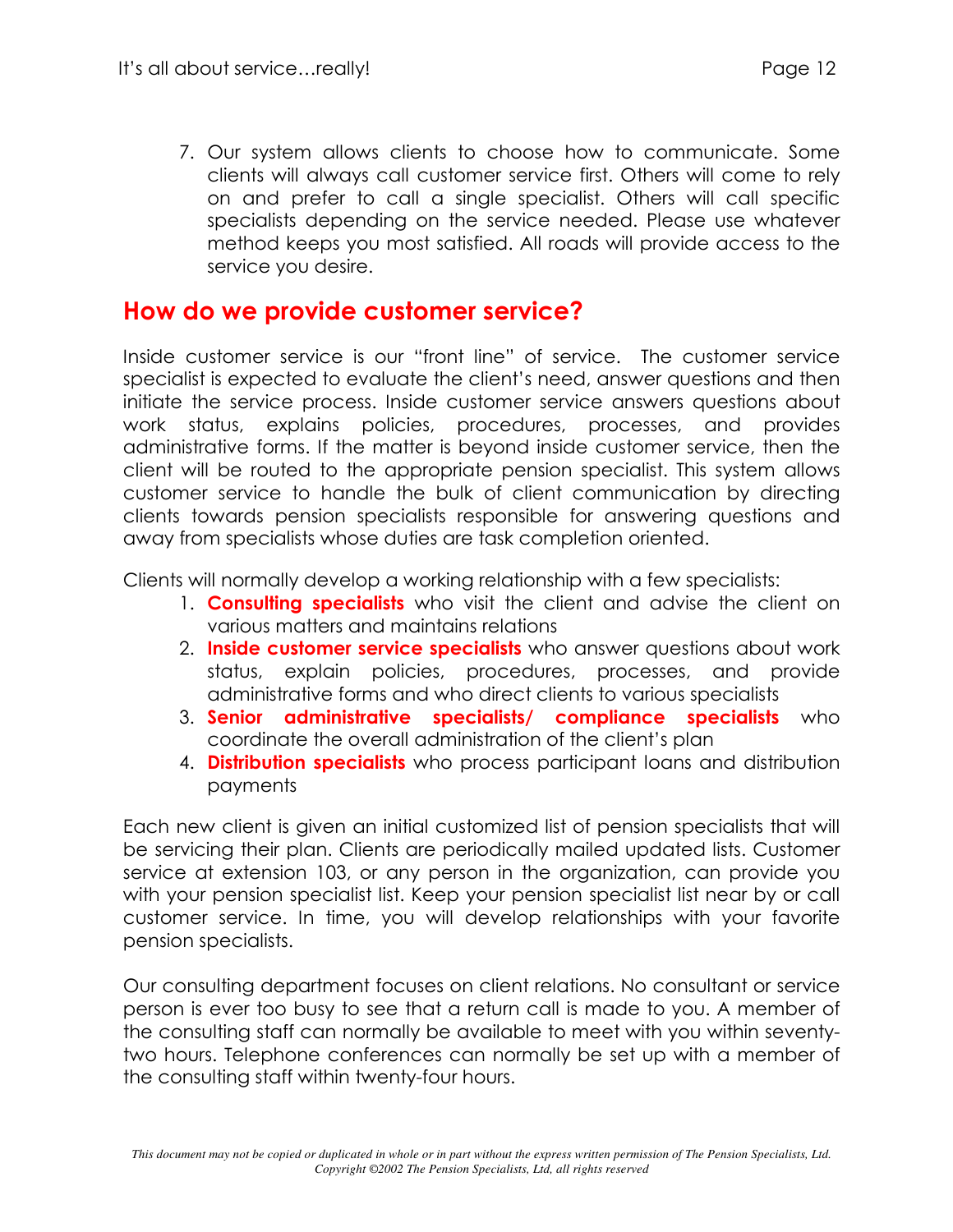## Part II. General and specific service standards and expectations

#### **Cooperation expected of clients:**

- Clients agree to have regular ongoing communication with our firm. This may be via an in-person meeting, or by letter or via telephone, e-mail or voice-mail. Clients agree to promptly address and respond to such communications.
- Clients agree to discuss, establish and agree to service expectations.
- Clients agree to share feelings of confusion and dissatisfaction regarding service expectations so that misunderstandings can be expunged.
- Clients agree to "take ownership" of their plan and to be assertive and active in the completion of plan responsibilities.
- Clients agree to develop knowledge of the terms of their plan and the requirements for operation, administration and government filings.
- Clients agree to promptly return all requests for information properly completed and on a timely basis.
- Clients agree to provide well-intentioned helpful constructive criticism regarding communication and service issues.

#### **Administrative standards and expectations for clients:**

- 1. Establishment, implementation and maintenance of plan documents, plan amendments and employee notices, etc.: Initial plan documents, plan amendments, notices to participants, Summary Plan Descriptions (SPD), Investment Policy Statements, Participant Loan Programs and other participant communications will be completed as requested. They will be completed within a time period to be discussed with and agreed upon by the client. (An agreed upon completion-date is subject to receipt of all necessary data to be provided by the client.)
- 2. Establishment of service and takeover plan fund transfers: Will be completed within a time period to be discussed with and agreed upon by the client. (An agreed upon completion-date is subject to receipt of all necessary data to be provided by the client and prior service provider.)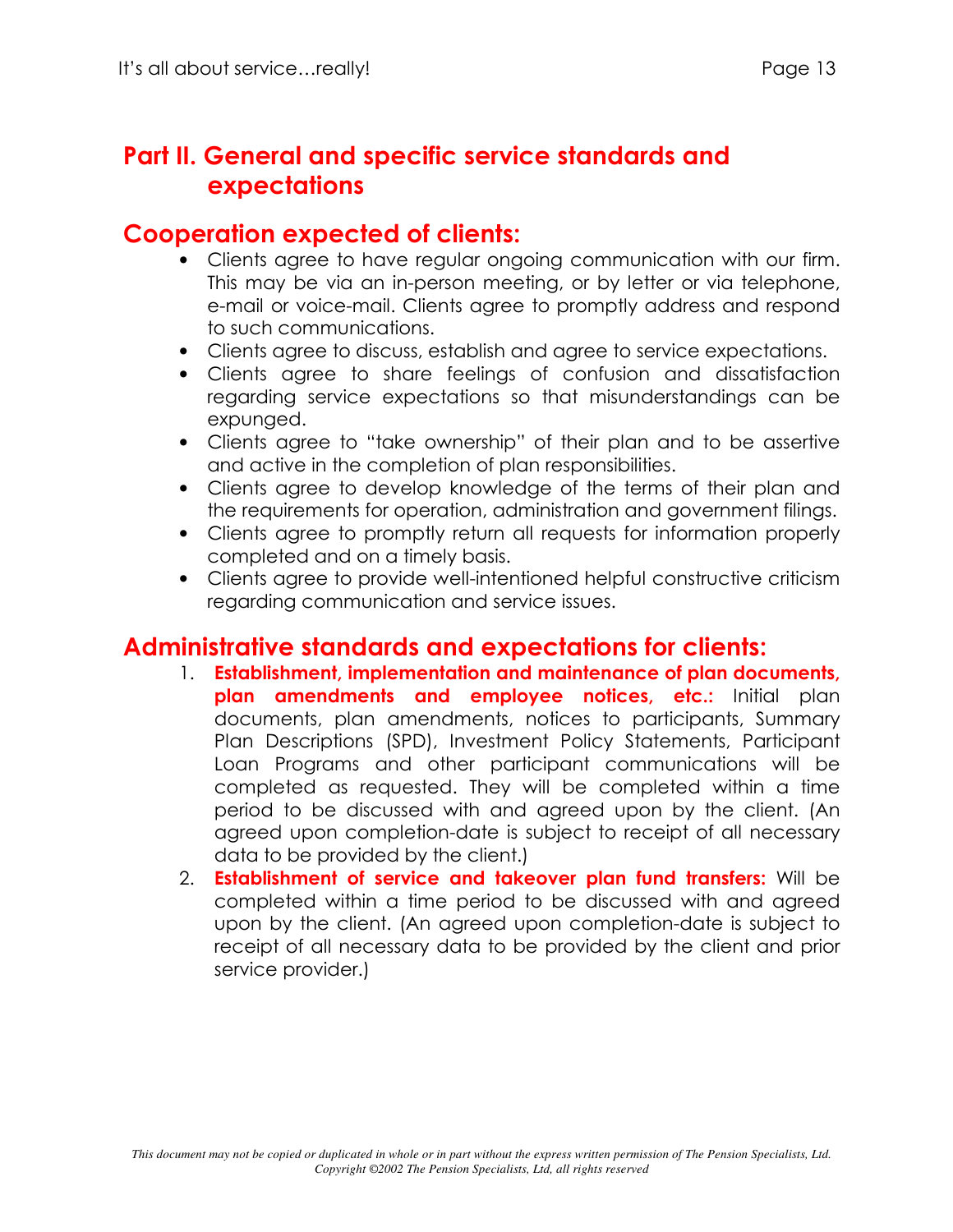- 3. Contribution deposit remittances: Will be processed and forwarded to the investment company within 24 hours of receipt. Any remittance that is deficient in form and cannot be processed within twenty-four hours will be returned to the client via first class US Mail. We will advise the client of the reason for return and the client is to resubmit the remittance in proper form.
- 4. Contribution deposit remittances in excess of S25.000.00: Remittances in excess of \$25,000.00 will have a special processing procedure requiring client confirmation.
- 5. Trust fund accounting: The accounting specialists perform plan accounting for all plans. They prepare an Income Statement and Balance Sheet for each plan. The plan financial statements are based solely on the information received from the client, the investment companies and brokers. The financial statements are prepared within six weeks of the receipt of all data. The plan accountants aid in gathering data: obtaining, sorting, proofing, reconciling, and comparing data. Plan accounting specialists do not perform audits. Clients are expected to closely review the final data presented and report any discrepancies so that adjustments can be made.
- 6. Participant accounting and benefit statements: Will be neat, accurate and produced within a time as follows.
	- $\bullet$ Balance forward valuation plans will have benefit statements produced within five weeks following the receipt of data necessary for completion of work.
	- Daily valuation plans will have benefit statements produced within 14 calendar days following the valuation period.
	- Vested annual recap statements will be provided after the completion of annual plan discrimination and compliance testing has been completed. These statements recap financial information that has already been provided to participants, the primary purpose is to report the participant's vested percentage.
- 7. Participant loan applications: Will be processed promptly based upon the terms, conditions and administrative structure of the plan. All loans are subject to general Internal Revenue Service regulations regarding participant loans, the specific terms of the plan, the Participant Loan Program, and any specific directions from the plan trustee. Subject to plan provisions, participants should expect to wait 20-45 days to be disbursed loan proceeds. (The actual dispersal date is subject to receipt of all necessary paperwork to be provided by the participant.)
- 8. Participant benefit and pension distribution payments: (retirement, early retirement, and separation from service, death, disability, and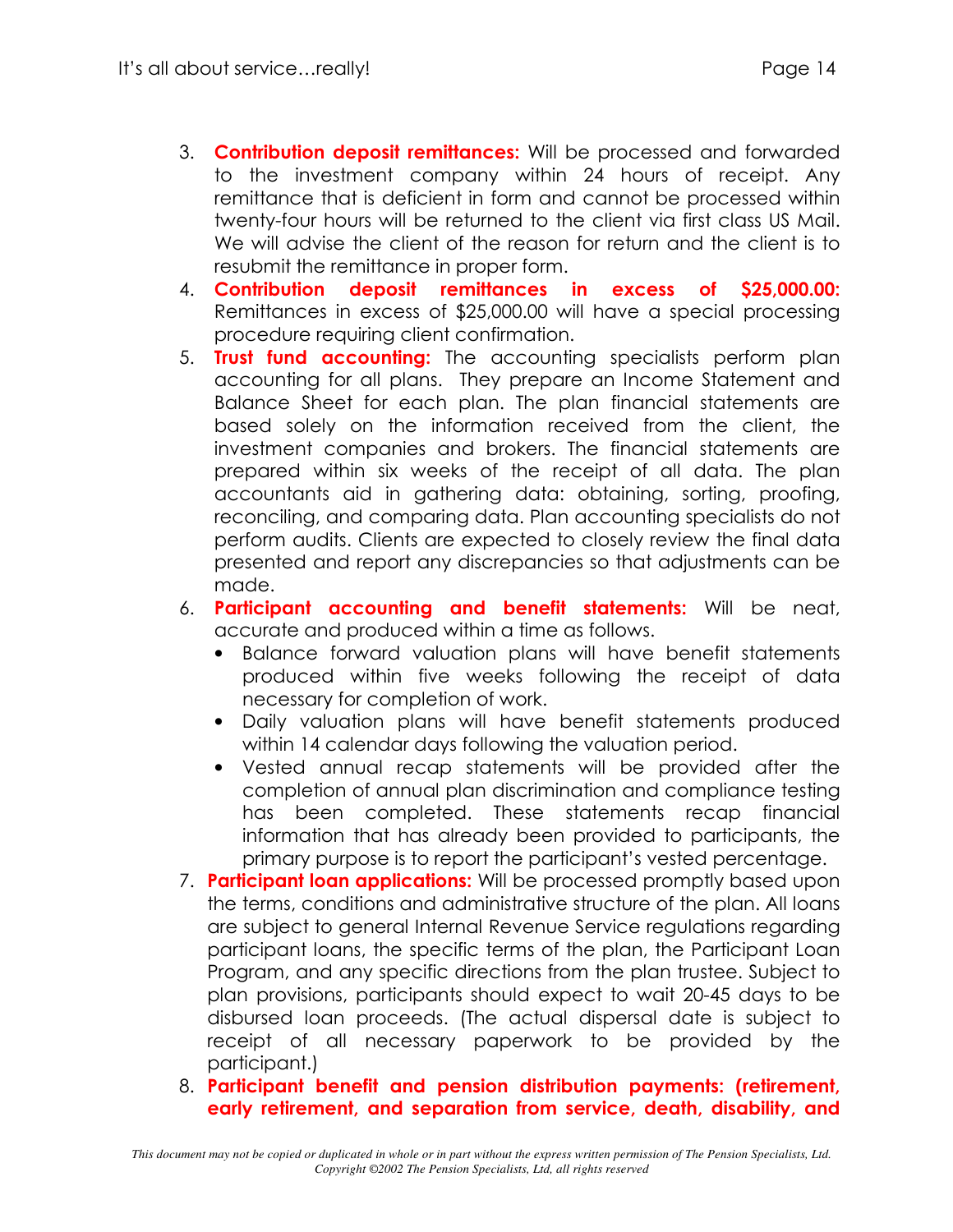plan termination or plan merger) will be processed promptly based upon the terms, conditions and administrative structure of the plan. All distributions are subject to general Internal Revenue Service regulations, the specific terms of the plan and any specific directions from the plan trustee. Generally, the timing of distributions varies widely, from two weeks to 18 months, depending on the terms of the plan and the type of distribution. The timing of distributions of the same type for participants in the same plan should be somewhat similar. Guidance on IRS withholding is provided as a part of all distributions, as well as 1099R filing assistance. (The actual distribution date is subject to receipt of all necessary paperwork to be provided by the participant.)

- 9. Management Reports: Annual management reports recapping the plan activity for the year will be provided upon completion of the "annual work." This can range from two months to nine and one-halfmonths following the close of the plan year depending upon several factors:
	- The date that the client initially provides the requested data necessary for the annual work to be completed.
	- The date the client responds to requests for, clarification, corrections or missing data after a review is made of the client's initial submission of data.
	- The date on which the client physically makes the final plan contribution for the year.
	- The date on which the client submits data, relative to the submission of data by other clients. We manage work on a first in first out basis (FIFO), subject to each client's approaching deadlines. We can't do everybody's work at the same time!
	- The specific needs of a client, having been agreed to with the assigned administrative specialist/compliance specialist, will be honored.

#### 10. Government reporting and filings:

- Annual filing forms are completed simultaneously with the annual management reports. Please see #9 above for service expectations.
- Periodic filings are prepared on an as needed basis before the applicable filing deadline. We are happy to say that we have never been responsible for a client filing any report late.
- Annual plan reports are informational in nature. No tax is calculated or due as a result of the filing.
- We file on behalf of clients an automatic extension of the due date for all clients whose filing is not yet complete 45 days before the filing deadline. This procedure is followed for all clients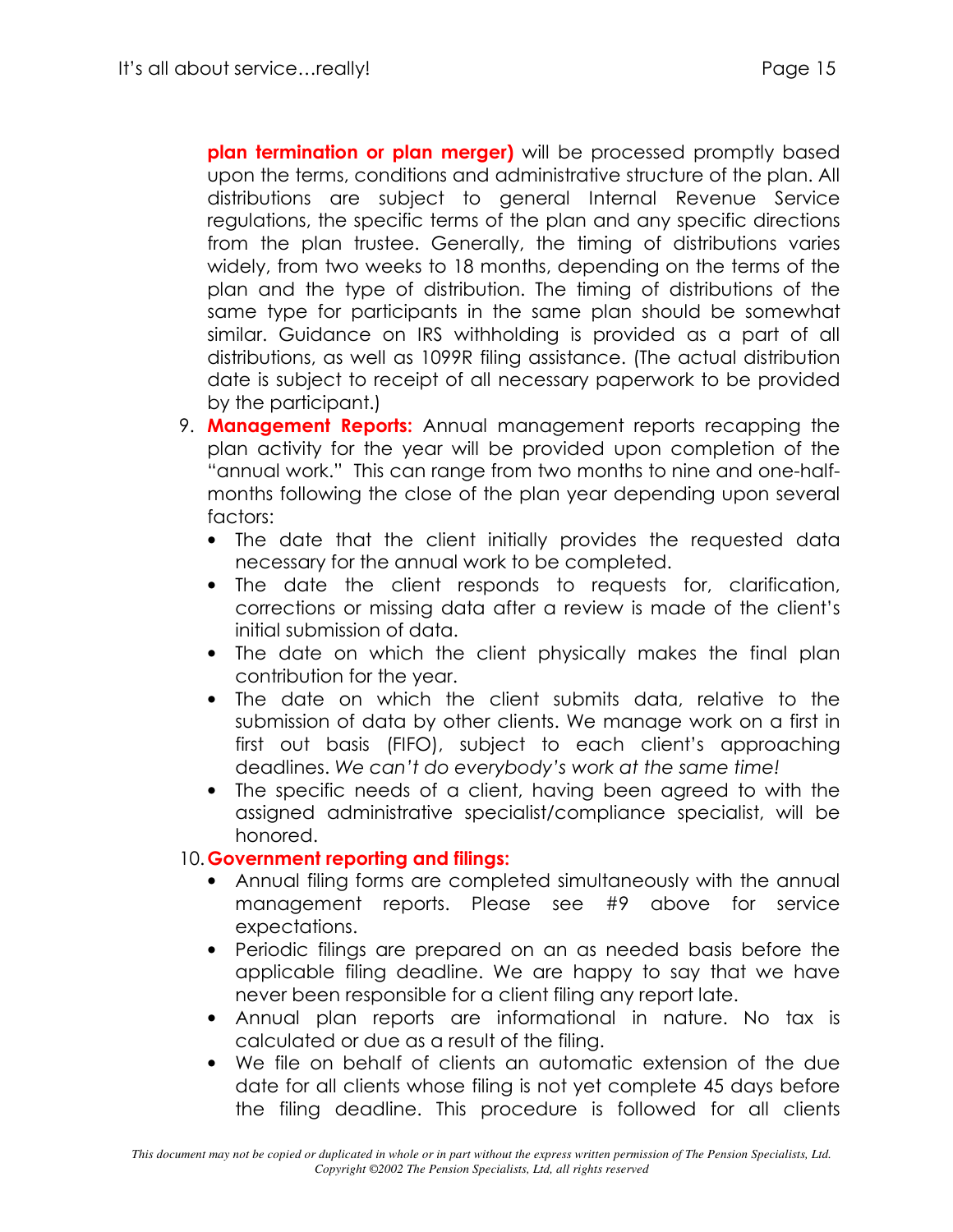irrespective of the reason for the delay. It is irrelevant that we may have the work scheduled and "feel" as though the work will be completed before the initial filing deadline. This "catch all" procedure assures that no client falls through a crack! Example: A calendar year plan has an initial filing date of July31st. If the work is not completed by June 15<sup>th</sup>, then an automatic extension of the filing deadline will be made to October 15th.

Our goal is to assure that every client reports to the IRS or DOL  $\bullet$ within the allowed time, including the time allowed by automatic extension. Neither the IRS nor DOL judge taxpayers by when reports are filed. For example: A plan with a calendar year end. The reporting season is from January 1st until October 15th. The forms needed to report are normally not published until April. This allows six months to prepare reporting for all of our clients. This is the "crunch" time within our industry. It is a challenging time for both our competitors and us.

#### 11. Plan termination and liquidation:

- It is more work and more cost to terminate a plan that it is to establish a plan. (Like marriage it's easy and cheap to get into, but difficult and expensive to get out of.)
- To terminate and liquidate a plan can take from 60 days to two years. This can be the most frustrating information any client ever receives. We will do our best to terminate the plan ASAP.
- It is highly recommended that all terminating plans be submitted to the Internal Revenue Service to receive a favorable determination letter related to the plan termination. This process alone normally takes up to nine months.
- All Defined Benefit plan terminations are also subject to approval by the Pension Benefit Guarantee Corporation (PBGC)
- 12. Consulting services and special projects: Are provided as requested and to the specifications agreed to with the client.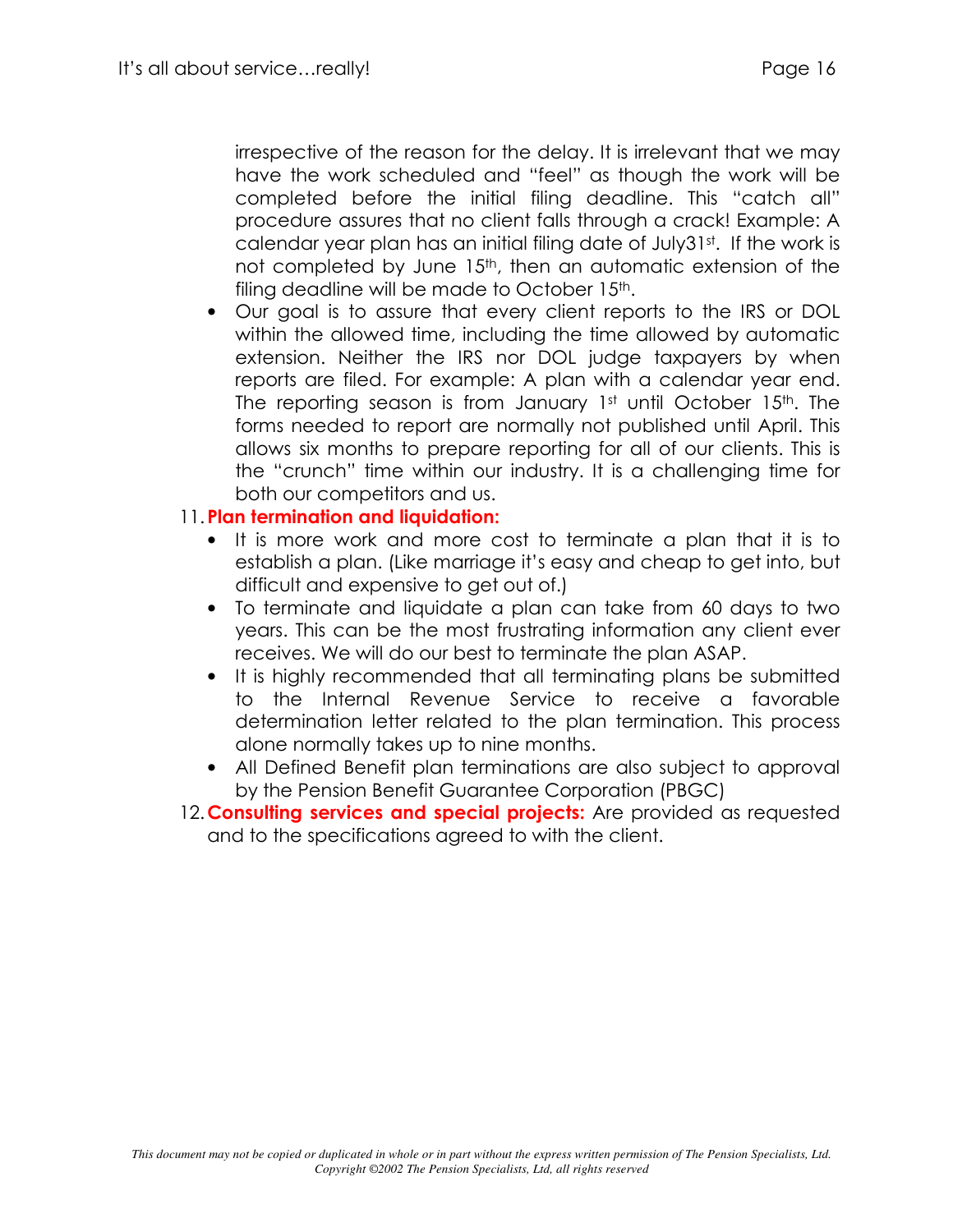## **Communication standards and expectations**

If "...the single most important factor to providing a highly satisfying service experience is to meet the expectations of the client." Then, the single most important action to take in respect of this fact is to extensively communicate with clients regarding expectations. Communication of expectations is the key to client satisfaction. Example: Poor communication regarding expectations ultimately causes a client to misunderstand the service being delivered. The misunderstanding leads to confusion. The confusion leads to an uneasy feeling of frustration. Feeling frustrated leads to a sense of dissatisfaction. The client then reasons that the cause of the dissatisfaction is poor service. The feelings of confusion, frustration and dissatisfaction are powerful and difficult to reverse. We battle these elements with effective and timely communication.

#### **Ongoing communicating standards and expectations:**

- Service consultants will regularly communicate with clients through letters, telephone calls, E-mails and visits soliciting feelings about your needs, your service expectations and your service experiences
- Inside customer serves will requiarly communicate with clients through letters, telephone calls and E-mails soliciting feelings about your needs, your service expectations and your service experiences
- Administrative specialists will regularly communicate with clients through letters, telephone calls and e-mails soliciting feelings about your needs, your service expectations and your service experiences
- We provide topic specific newsletters when it is important to broadcast the same information to all clients
- We provide specific client letters about specific client issues
- We publish handbooks such as this to provide clients with guidance for understanding service standards and expectations

#### Telephone call-in standards and expectations when calling our office:

- When you dial our number you will be initially connected to an automatic attendant. The purpose of the automatic attendant is to facilitate quick access to the party you are trying to reach
- You may press zero to "zero out" at any time during the welcome message to reach a live general telephone operator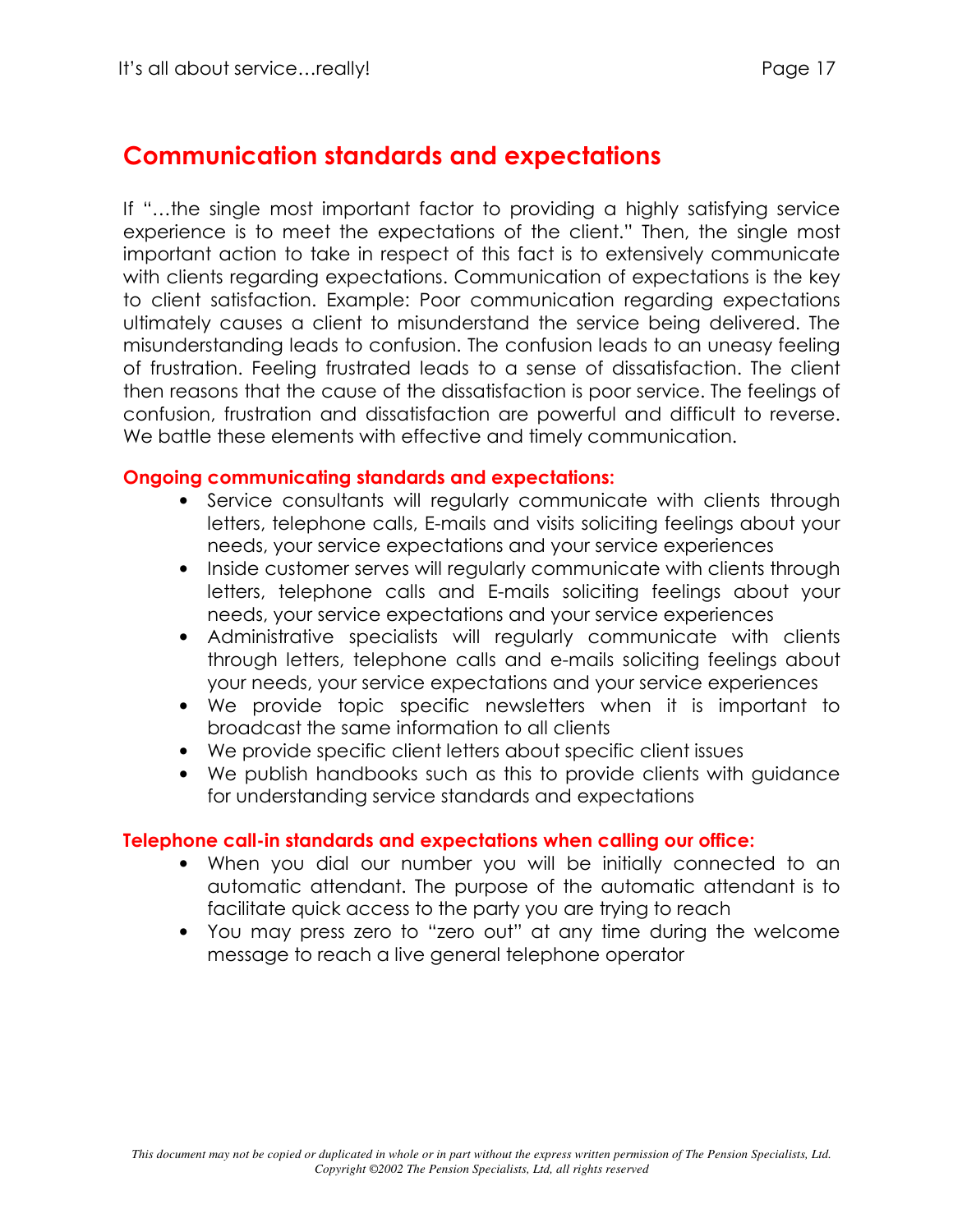- You may remain on the line and select a live operator from a menu of department telephone operators:
	- 0 for a general operator
	- 2 for a sales and service operator
	- 3 for a plan sponsor service operator
	- 4 for a participant service operator
	- 5 for a broker service operator
	- 6 for accounting and purchasing operator
- If you know the extension you want, you may press it at anytime. If the person is not available, you will be connected to voice mail.
- At any time, when listening to the welcome message, or a system or individual message, you may press another person's extension or "zero out" to reach a live operator.
- Any telephone message you leave before noon should be returned to you by 5:00 PM that day.
- Any telephone message you leave after noon should be returned by noon the next day.

## What to expect when we make a mistake

We do not want to set a client's expectation that we are flawless and do not make mistakes. Mistakes will occasionally be made. When we become aware of a mistake, regardless of whether we discover it, or the client discovers it, we will discuss and examine the mistake directly with the client. The correction of a mistake takes priority over other outstanding work. The source of the mistake will be examined and system improvements will be made to create client assurance that similar mistakes will be eliminated in the future. We will find out exactly what the client expects to make things right so that we can wipe the slate clean and move on.

## Investment company relationship expectations

The Pension Specialists, Ltd does not solicit or sell investments. The Pension Specialists, Ltd is neither a broker dealer firm nor a registered investment advisory firm and does not maintain any security licenses. The Pension Specialists, Ltd receives only fees for the providing third party employee benefit plan administration services. The Pension Specialists, Ltd is independent and is not affiliated with any single investment firm.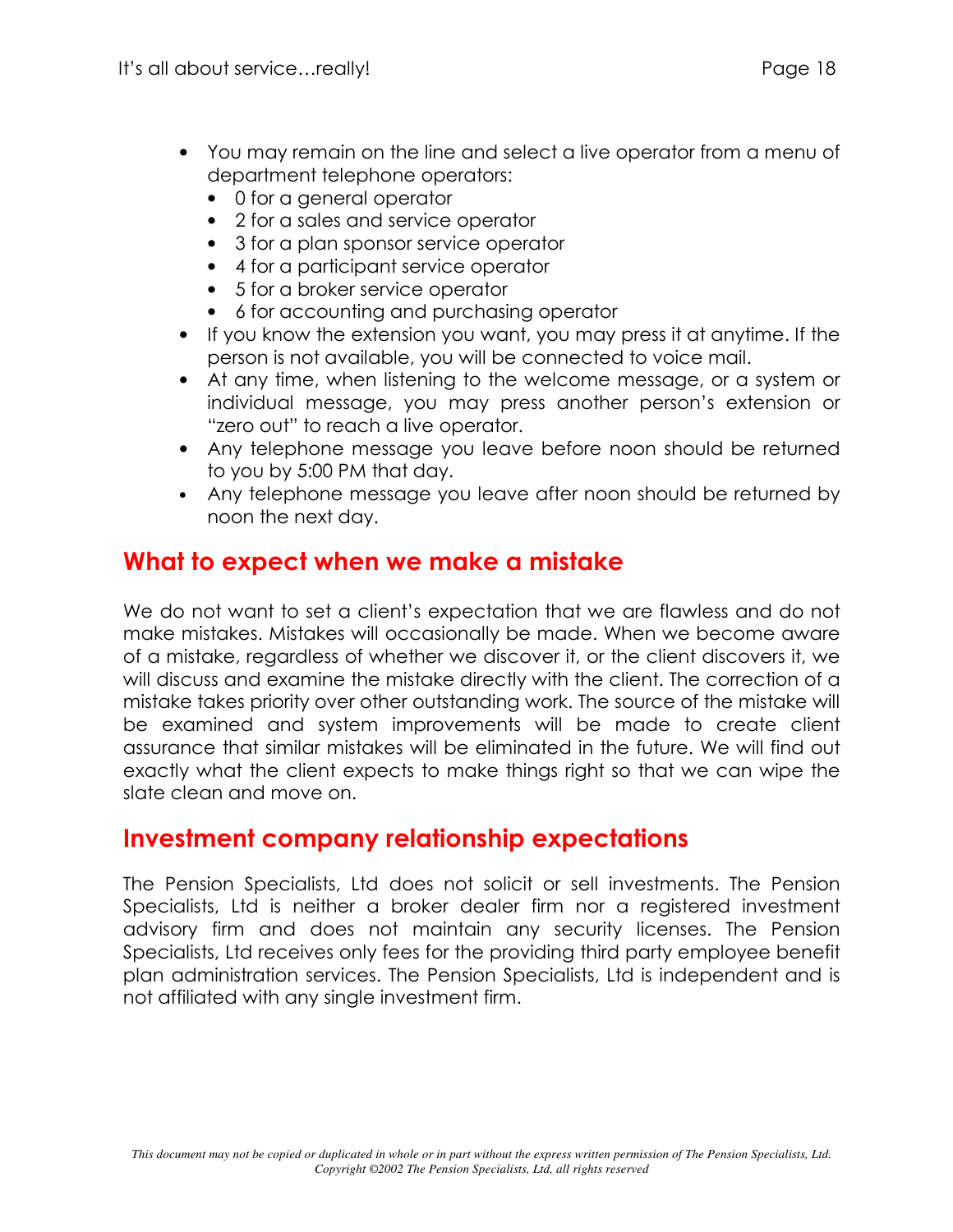The Pension Specialists, Ltd interacts closely with many investment companies. These relationships allow us access to client account information. This access allows viewing and receiving all account information relating to transactions and balances. The ability to receive information via mail, e-mail or computer down load is a capability limited by investment companies to only authorized third party administration service firms. This ability allows direct access to essential information without the necessity of going through the client or the investment broker.

When selecting an investment company it is essential that clients select "administrator friendly" investment companies that have developed operational and communication systems designed to support interaction with third party plan administrators. Selecting an investment company that does not provide this type of support significantly delays plan processing.

Some plan trustees go directly to investment firms by using discount brokerage firms. These firms are not administrator friendly and have not developed support systems to interact with third party plan administrators. In these cases it will be the sole responsibility of the plan trustee to gather, organize and report all financial information to The Pension Specialists, Ltd.

## **Investment broker relationship expectations**

All plans maintain an investment service relationship of some kind. Some trustees prefer a discount brokerage firm or no load mutual funds. They handle the plan investments themselves. There is no investment broker to service the plan. In these cases, it is the sole responsibility of the plan trustee to gather, organize and report financial results to The Pension Specialists, Ltd. accurately and on a timely basis. The accounting specialist assigned to the plan will prepare a compilation of financial statements from the information provided. The accounting specialists do not audit information provided.

The Pension Specialists, Ltd interacts with and supports hundreds of investment brokers and registered investment advisors located in several U.S. States. These brokers refer clients to The Pension Specialists, Ltd. The Pension Specialists, Ltd is independent and is not affiliated with any single investment broker. The Pension Specialists, Ltd's opinion is that clients using an investment broker enjoy the following advantages:

- Clients have an advisor to provide research and advice.
- Clients generally recognize better investment satisfaction.
- Brokers and advisors add value above any fees or commissions paid.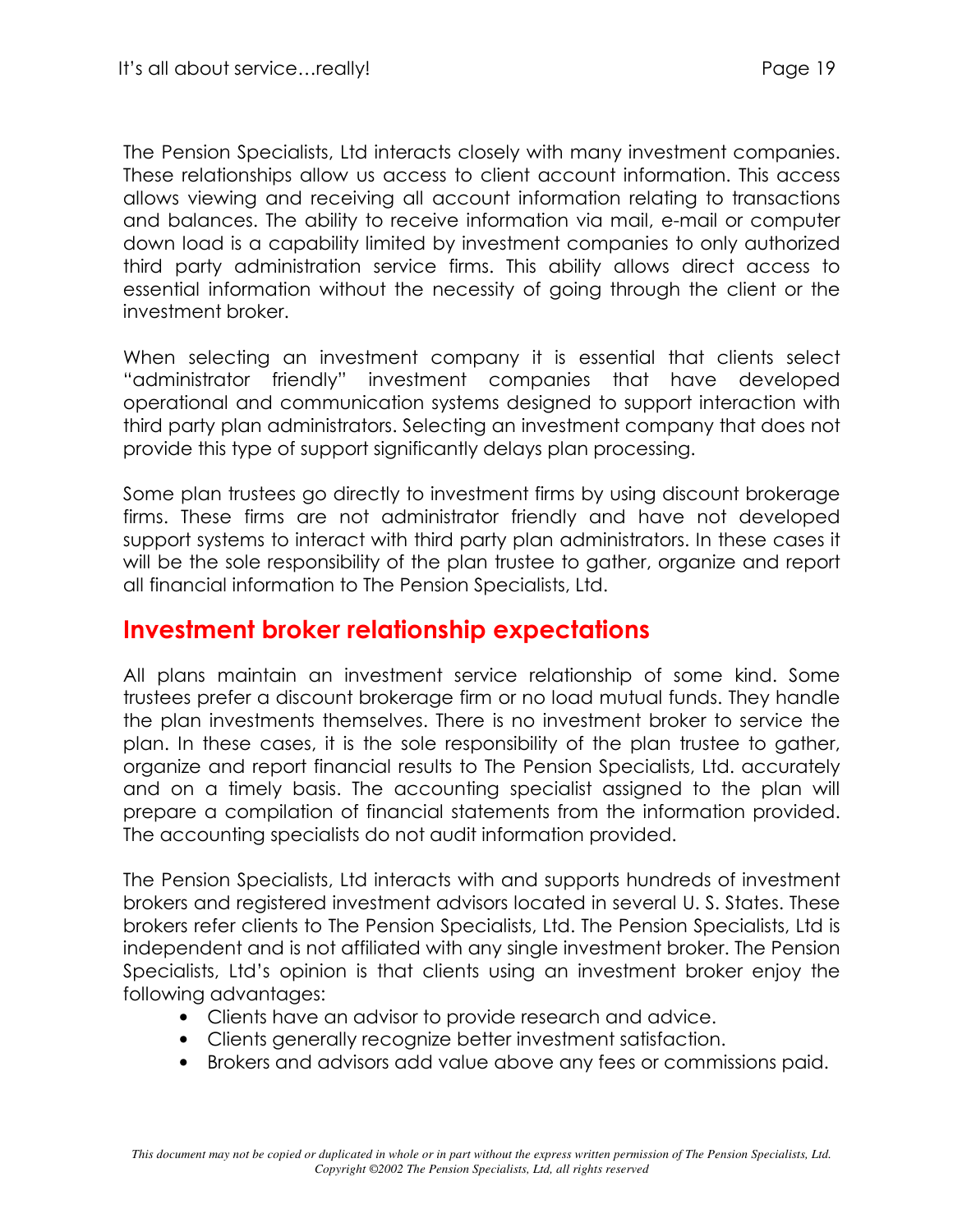The investment broker should be viewed as essential in the servicing of the plan. The plan investment broker or advisor can and should be the primary and front line service contact for each client with primary duties to:

- a. Consult to establish investment evaluation and selection criteria.
- b. Consult in preparing the plan's written Investment Policy Statement.
- c. Recommend an investment universe and vehicle.
- d. Recommend an appropriate record-keeping platform.
- e. Recommend an appropriate third party administrator.
- f. Recommend appropriate ongoing retirement financial education.
- g. Assist in the establishment of plan provisions, policies and procedures.
- h. Assist in the execution of documents and tax reporting forms.
- i. Prepare investment applications, disclosures and provide prospectuses.
- j. Obtain and distribute investment performance reports for trustees.
- k. Obtain and distribute investment performance reports for participants.
- I. Obtain and distribute participant investment education materials.
- m. Provide analysis and evaluation of current investments performance.
- n. Provide analysis and evaluation of alternative investment offerings.
- o. Recommend replacement investment offerings.
- p. Explain new tax laws and regulations and their effect on the plan.
- g. Evaluate and report the plan's effectiveness in meeting client goals.
- r. Periodically meet with management and trustees to review progress.
- s. Interface with the plan's accountant and attorney.
- t. Interface with the plan's third party administrator.
- u. Periodically meet with management and the trustee(s).
- v. Answer telephone calls and questions from plan participants.

Your broker will spend twenty to thirty hours per year to perform these duties.

## **Retirement financial education expectations**

Your Investment broker is an essential and integral part of your retirement plan team. However, brokers are not professional educators. All investment brokers offer to provide 401(k) plan participant meetings and enrollments at the employer's work-site as part of their service. The broker promises to hold meetings when the plan is established and periodically thereafter. Without exception, the meeting frequency diminishes as time passes with meetings often being held two or three years apart. The information provided at meetings is very basic with little meaningful education. Many 401(k) investment company vendors also offer meetings (not education), usually provided with even less success. Some investment brokers and 401(k) vendors have developed extensive educational programs that satisfy educational standards and provide employers protection under the 404(c) regulations.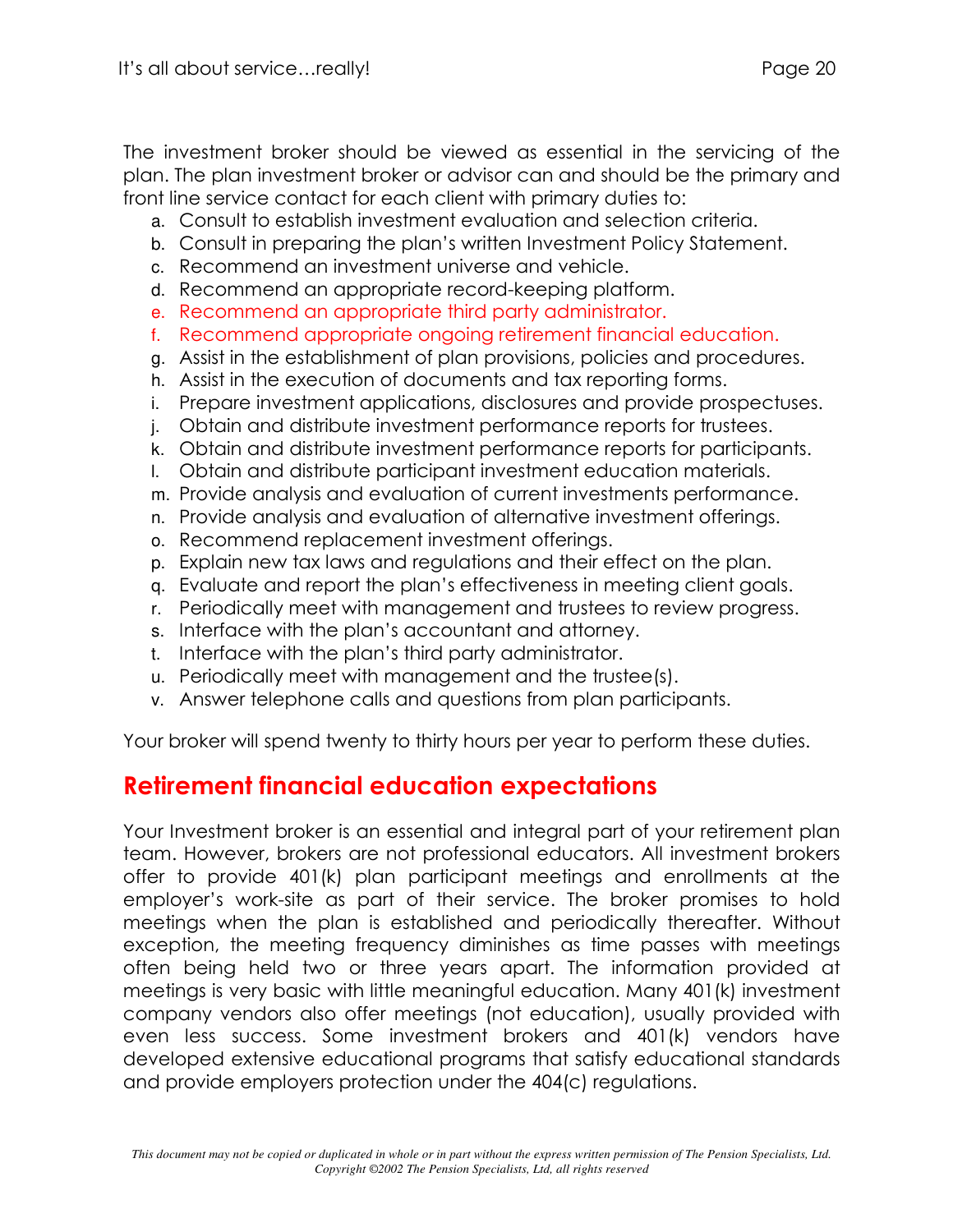The Pension Specialists, Ltd provides Retirement Financial Education services. This is a broker support service. This service was developed to assure that clients have access to the best possible retirement financial education. The service does not overlap or conflict with the duties of your investment broker. The service supports the investment broker freeing the broker to perform the duties listed above.

Brokers are intelligent, well-educated and competent investment professionals. Most brokers admit privately that they lack diligence at providing ongoing education. This is for two reasons: 1.) They are not professional educators—they are investment advisors, and 2.) There just is not enough time in the day when combined with all of the other duties expected of them.

Please ask your broker about the applicability of this service. Contact customer service or your service consultant and ask for a brochure about our Retirement Financial Education program.

#### Expectations regarding interaction with attorneys and plan legal counsel

The Pension Specialists, Ltd works closely with numerous attorneys at many law firms. We receive many referrals from law firms that provide retirement plan consulting but not administration services. We are the retirement plan consultant and administrative service provider for the plans of nearly twenty law firms.

Law firms that maintain an ERISA practice often work closely with our in-house legal staff on both retirement plan and employee benefit related issues. Several law firms with either no or minimal ERISA practice, regularly use The Pension Specialists, Ltd to prepare retirement plan documents for their clients. These firms view the Pension Specialists, Ltd as an expert in its field.

#### Expectations regarding interaction with independent and **Certified Public Accountants**

The Pension Specialists, Ltd works closely with many CPA firms. We receive many referrals from accountants and CPA's who do not provide retirement plan consulting and administration services. We are the retirement plan consultant and administrative service provider for the plans of nearly twenty CPA and accounting firms.